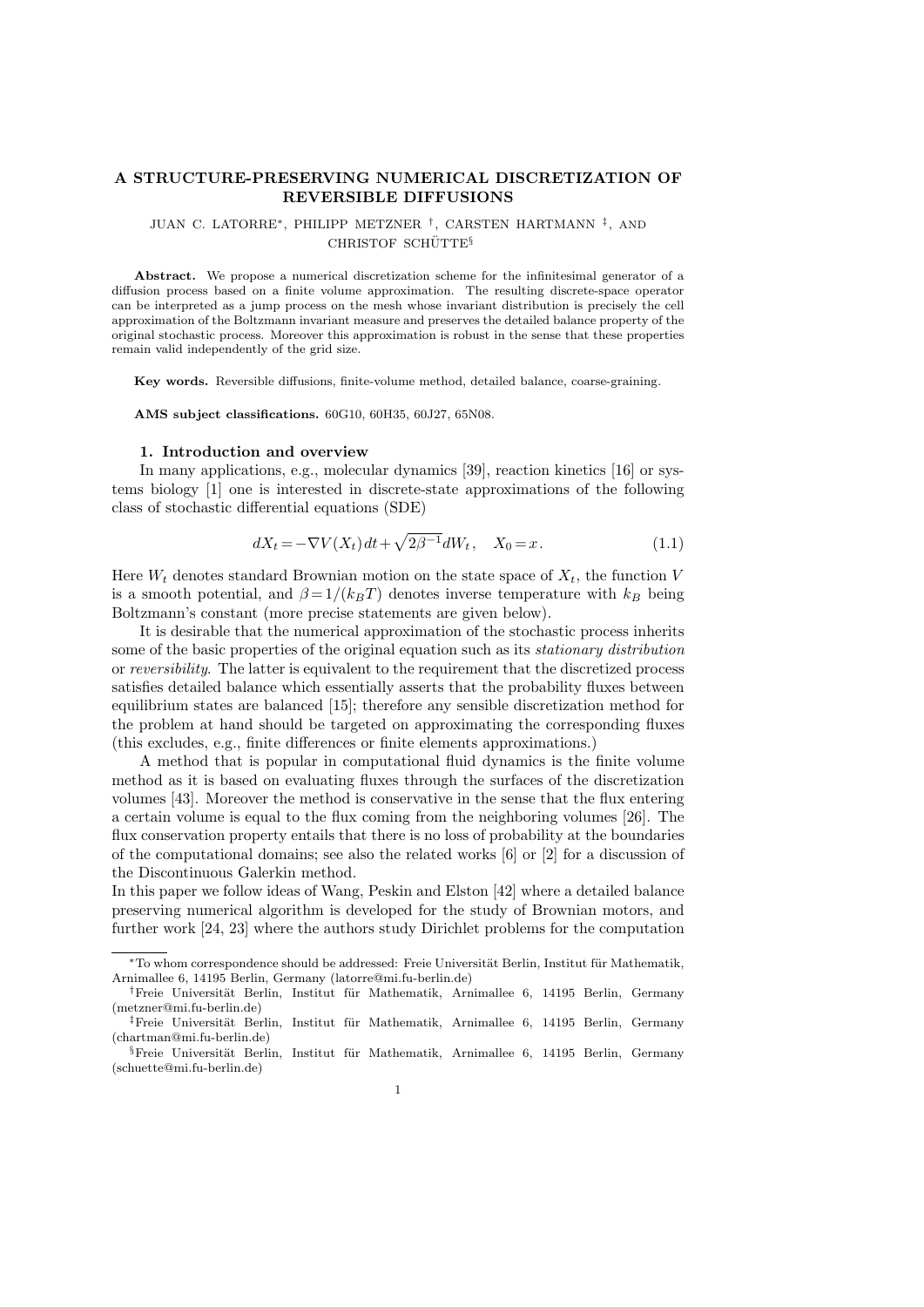of mean exit times in the low temperature regime (cf. Section 3.2). We present a numerical approximation of the second-order differential operator

$$
\mathcal{L} = \beta^{-1} \Delta - \nabla V(x) \cdot \nabla \tag{1.2}
$$

that is associated with the diffusion (1.1) and that generates the semigroup  $\exp(t\mathcal{L})$ . More precisely, we are interested in studying elliptic boundary value problems

$$
\mathcal{L}u = f \quad x \in \Omega,
$$
  

$$
\mathcal{B}u + C\nabla u = g \quad x \in \partial\Omega,
$$
 (1.3)

for given data *f* and *g* where  $\Omega \subset \mathbb{R}^n$  is an open subset of  $\mathbb{R}^n$  with smooth (say, piecewise continuous) boundary *∂*Ω, and *B,C* are trace operators. Moreover we will discuss parabolic equations of the form

$$
\left(\frac{\partial}{\partial t} - \mathcal{L}^*\right)\rho = 0 \quad (x, t) \in \Omega \times (0, \infty),
$$
  

$$
\rho = \rho_0 \quad (x, t) \in \Omega \times \{0\},
$$
 (1.4)

where  $\mathcal{L}^*$  is the formal  $L^2$  adjoint of  $\mathcal{L}$ , namely,

$$
\mathcal{L}^* = \beta^{-1} \Delta + \nabla V(x) \cdot \nabla + \Delta V(x).
$$

If we assume that  $V \in C^{\infty}(\Omega)$  is bounded below and satisfies the usual growth conditions for  $|\Omega| \to \infty$ , then  $\rho(x,t) = \exp(t\mathcal{L}^*)\rho_0(x)$  equals the probability distribution

$$
\rho(x,t)dx = \mathbb{P}[X_t \in [x, x+dx)]
$$

of  $X_t$  given that  $X_0$  follows an initial distribution  $\rho_0$ . There are several requirements that the discretization of  $\mathcal L$  or  $\mathcal L^*$  should fulfill:

1. The spatial discretization of the Boltzmann distribution

$$
d\mu(x) = Z^{-1}e^{-\beta V(x)}dx, \quad Z = \int_{\Omega} e^{-\beta V(x)}dx
$$
 (1.5)

that is the stationary distribution of (1.1) should equal the stationary solution of the discretized Fokker-Planck equation (1.4). In particular, given a uniform discretization  $x_1, x_2, \ldots, x_M$  of  $\Omega$ , we require  $\boldsymbol{\pi} = (\pi_1, \ldots, \pi_M)$  with  $\pi_i = \exp(-\beta V(x_i))$  to be the stationary solution of (1.4), upon discretization and up to a (constant) normalization factor.

- 2. The discretization should preserve the forward backward dichotomy, i.e., when  $\boldsymbol{A}$  denotes the spatial discretization of the infinitesimal generator  $\mathcal{L}$ , then we want  $A<sup>T</sup>$  to be the discretization of its adjoint  $\mathcal{L}^*$  (including boundary conditions).
- 3. Being related with the latter, we require that the discretization preserves detailed balance. That is, for all  $(x,y) \in \Omega$  and  $t \in [0,T]$  the transition probabilities satisfy

$$
\mathbb{P}[X_t\in [x,x+dx)|X_0=y]d\mu(y)=\mathbb{P}[X_t\in [y,y+dy)|X_0=x]d\mu(x)
$$

which implies that the time-reversed process  $\tilde{X}_t = X_{T-t}$  with stationary initial condition  $X_0 \sim \mu$  follows the same SDE as the original process, hence has the same infinitesimal generator (cf. [15, 18]).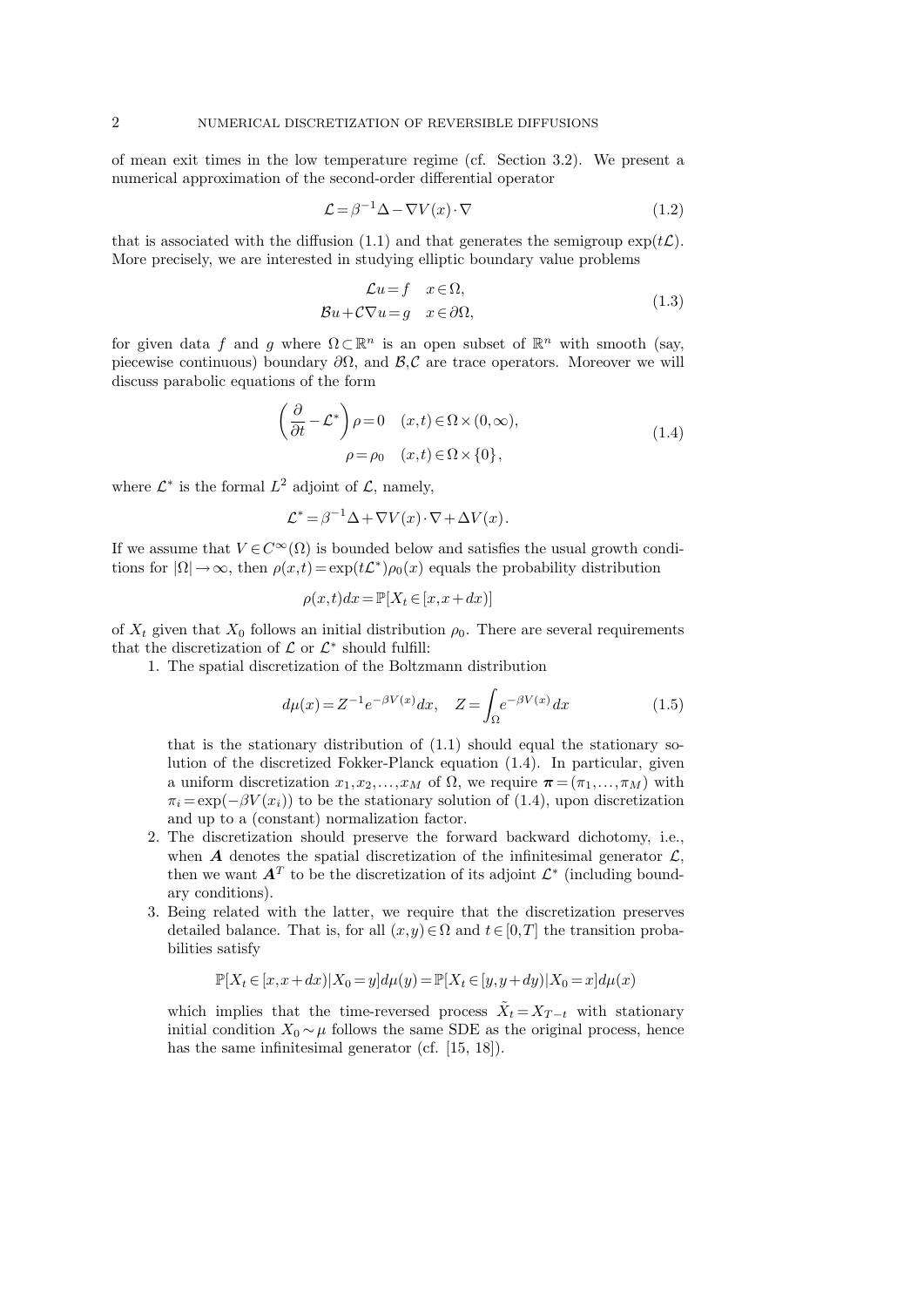In [42] the problem stated above is approached as follows. From the original SDE (1.1), the authors find the coefficients (transition rates) of a Markov jump process (MJP) by balancing the fluxes between adjacent grid points such that the resulting discrete-state process has the correct invariant distribution (the cell approximation of the Boltzmann invariant measure) and satisfies the detailed balance condition. In this paper we wish to extend these ideas by rigorously approximating  $\mathcal L$  and, likewise, *L <sup>∗</sup>* using a finite volume method. In doing so, the discrete approximation of the infinitesimal generator  $\mathcal L$  not only results in the infinitesimal generator  $\mathcal A$  of a MJP with the correct approximation of the invariant distribution of (1.1) and detailed balance, but also the discretization of the adjoint operator  $\mathcal{L}^*$  results precisely in the adjoint of the discrete generator *A*, which is an essential property for applying existing methods for finding transition paths and analyzing rare events in metastable systems (see Section 3.2). It can be moreover shown that the transition rates of the MJP found in [42] are, in fact, a further approximation of the transition rates given by (2.8) found using the finite volume method. The finite volume method can be applied seamlessly to multi-dimensional systems and provides the means for using non-rectangular cell geometries as well as computing error estimates, making possible the study of problems with complex boundary geometries and the use of mesh-refinement methods (see Section 2.4 and 4). Finally, this approach allows us to consistently apply averaging methods for SDE's and MJP's in order to reduce the number of dimensions of the system whenever this is possible (see Section 4).

The article is organized as follows: in Section 2 we derive the structure-preserving finite volume discretization of the infinitesimal generator that gives rise to discretizations of the forward equation (Sec. 2.1) and the backward equation (Sec. 2.2). Section 3 contains a couple of numerical examples, both time-dependent and timeindependent. We conclude by a brief discussion of the results in Section 4.

## **2. Finite volume approximation of the infinitesimal generator**

In this section we derive a spatial discretization of the SDE (1.1) based on a finite volume approximation [25, 26] of the infinitesimal generator and its adjoint. To this end, it is convenient to recast the infinitesimal generator (1.2) as

$$
\mathcal{L}u = \beta^{-1} e^{\beta V} \nabla \cdot \left( e^{-\beta V} \nabla u \right),\tag{2.1}
$$

and its adjoint as

$$
\mathcal{L}^*\rho = \beta^{-1}\nabla \cdot \left(e^{-\beta V}\nabla \left(e^{\beta V}\rho\right)\right). \tag{2.2}
$$

**Use of symbols and standing assumptions.** Before we derive the discretizations of  $\mathcal L$  and  $\mathcal L^*$ , we shall fix some notation that we will use in the following. We call (see Figure 2.1)

- $x_i \in \Omega$ : mesh point *i*,  $i = 1, ..., M$ ; the discrete state space is denoted by *S*.
- *•* Ω*<sup>i</sup>* : finite volume element (cell) of mesh point *i∈S*,
- $m(\Omega_i)$ : Lebesgue measure (volume) of element  $\Omega_i$ ,
- for every  $i \in S$ , we denote by  $\{i_l\}, l = 1, \ldots, M_i$  the subsequence, such that the  ${x_i}$  are neighbors (adjacent mesh points) of  $x_i$ ,
- $S_{i,j}$ : boundary (plane segment) between  $\Omega_i$  and  $\Omega_j$  for  $j \in \{i_l\}$ ,
- $h_{i,j}$ : line segment connecting  $x_i$  and  $x_j$  for  $j \in \{i_l\}$ ,
- *•*  $\bar{x}_{i,j}$ :  $S_{i,j} \cap h_{i,j}$  for  $j \in \{i_l\}$ .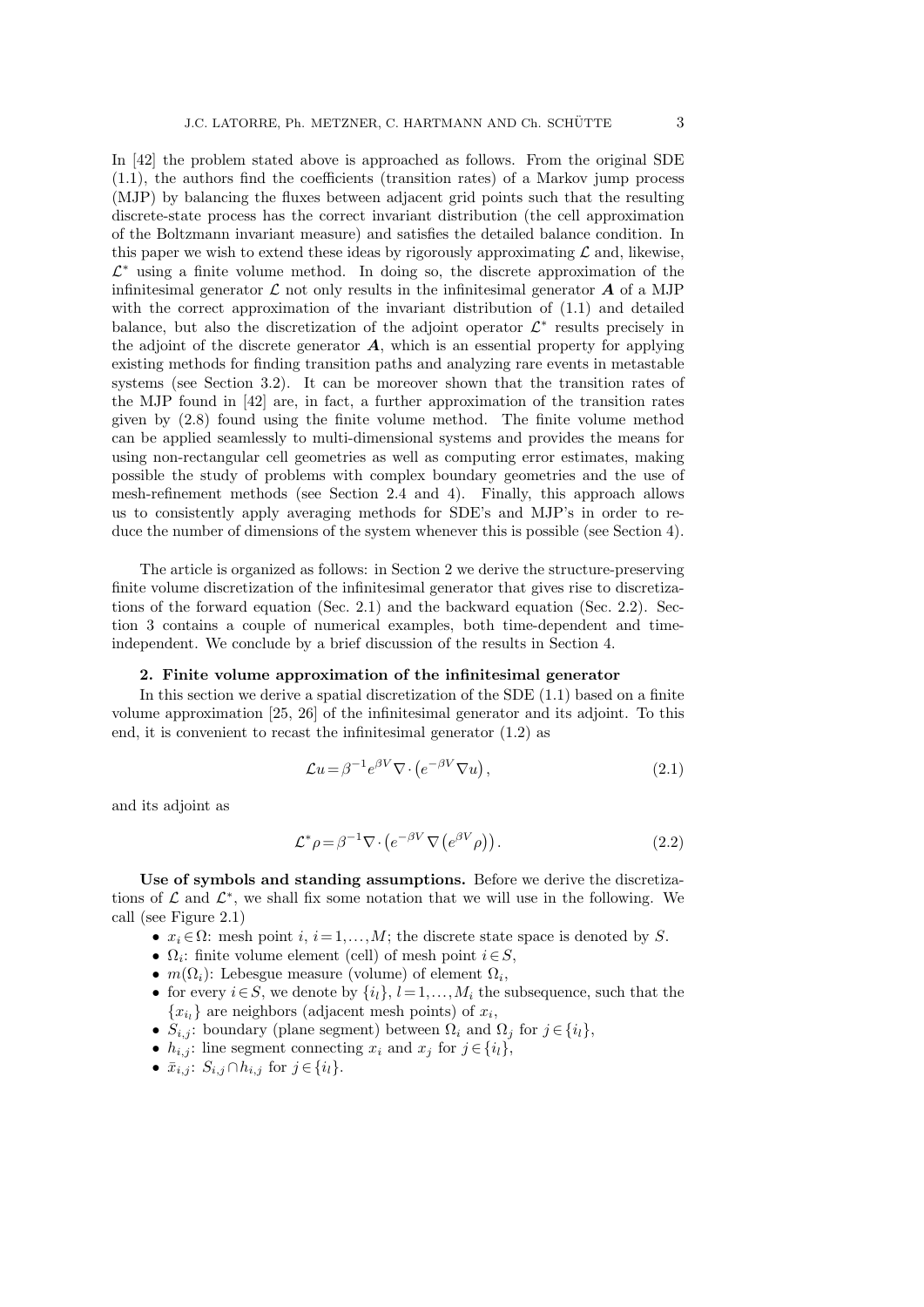

FIGURE 2.1. *Finite-volume element*  $\Omega_i$ *.* 

We assume throughout that the cell elements  $\Omega_i$  are rectangular. Accordingly, any vector  $h_{i,j}$  connecting two neighboring points  $x_i$  and  $x_j$  is perpendicular to the surface element  $S_{i,j}$  dividing the neighboring cells. Note, however, that this does not imply that the mesh is uniform along the principal coordinate directions.

**2.1. Numerical discretization of the forward equation.** We firstly confine our attention to the forward Kolmogorov (Fokker-Planck) equation. To this end we use  $(2.2)$  and rewrite the forward equation  $(1.4)$  as

$$
\frac{\partial}{\partial t}\rho(x,t) = \beta^{-1}\nabla \cdot \left(e^{-\beta V(x)}\nabla \left(e^{\beta V(x)}\rho(x,t)\right)\right).
$$

Now given a set of discretization points  ${x_i}_{i=1}^M \subset \Omega$ , we associate a finite volume element  $\Omega_i$  to each point  $x_i \in \Omega_i$  and introduce

$$
p_i(t)\!=\!\int_{\Omega_i} \rho(x,t)\,dx
$$

as the homogeneous probability distribution of  $X_t$  on the cell  $\Omega_i$ . Using the divergence theorem it follows that

$$
\frac{d}{dt}p_i(t) = \int_{\Omega_i} \beta^{-1} \nabla \cdot \left( e^{-\beta V(x)} \nabla \left( e^{\beta V(x)} \rho \right) \right) dx
$$
\n
$$
= \sum_{j \in \{i_l\}} \int_{S_{i,j}} \beta^{-1} e^{-\beta V(x)} \nabla \left( e^{\beta V(x)} \rho \right) \cdot \boldsymbol{n} ds. \tag{2.3}
$$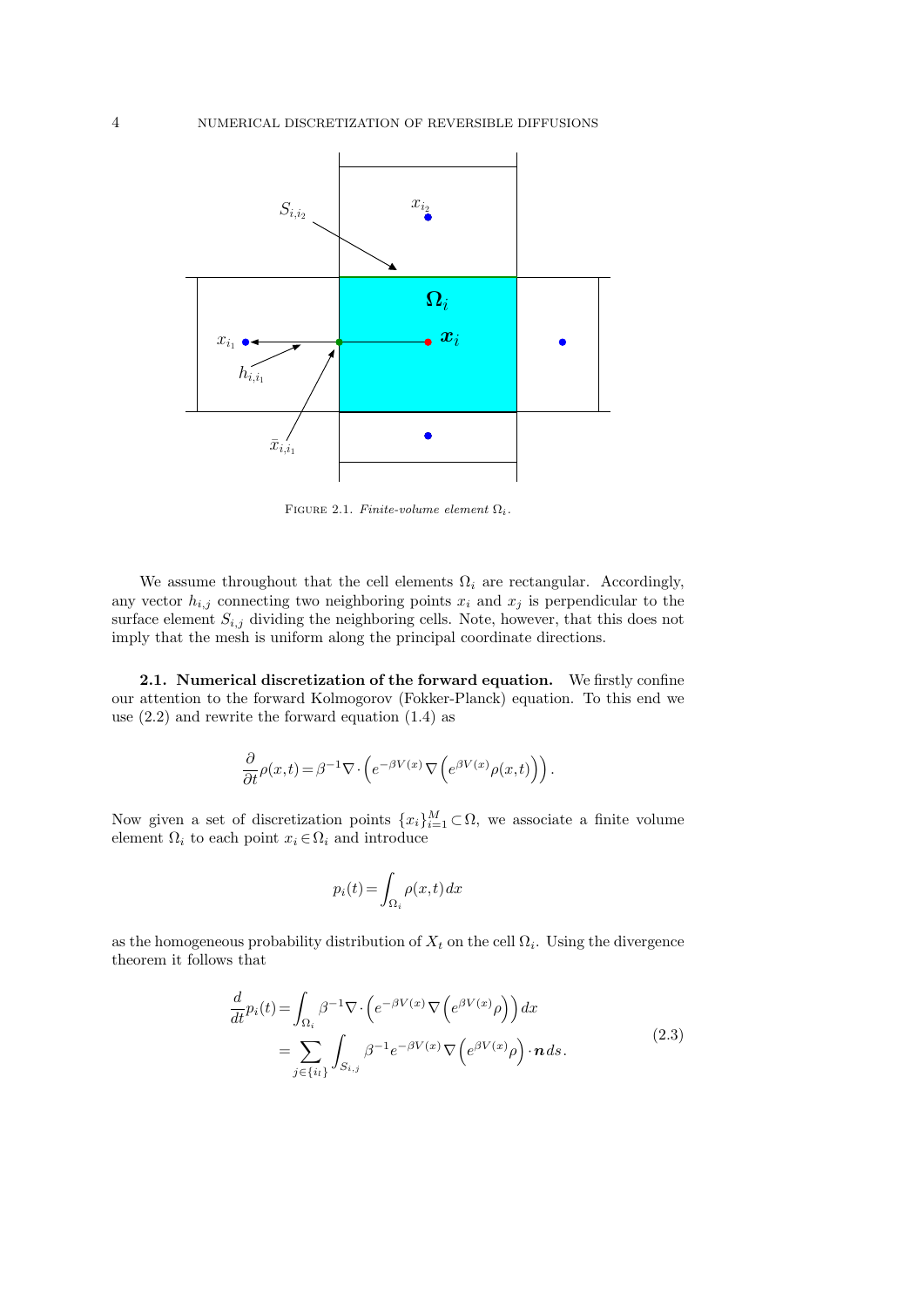For all  $j \in \{i_l\}$ , we approximate each surface integral above as a point evaluation of the integrand at the middle point  $\bar{x}_{i,j}$  times the area of  $S_{i,j}$ ,

$$
\int_{S_{i,j}} \beta^{-1} e^{-\beta V(x)} \nabla \left( e^{\beta V(x)} \rho \right) \cdot \mathbf{n} ds
$$
\n
$$
\approx \beta^{-1} e^{-\beta V(\bar{x}_{i,j})} \nabla \left( e^{\beta V(x)} \rho \right) \cdot \mathbf{n} \Big|_{x = \bar{x}_{i,j}} m(S_{i,j}).
$$
\n(2.4)

As we assume that the vector  $h_{i,j}$  is parallel to the unit normal  $n$  to the surface  $S_{i,j}$ dividing the cells  $\Omega_i$  and  $\Omega_j$ , we can write

$$
\nabla f \cdot \boldsymbol{n} \Big|_{x = \bar{x}_{i,j}} = \frac{\nabla f \cdot h_{i,j}}{m(h_{i,j})} \Big|_{x = \bar{x}_{i,j}}, \quad j \in \{i_l\}
$$
\n(2.5)

for any differentiable function *f* where  $m(h_{i,j})$  here is just the length of the line  $h_{i,j}$ . But the last expression is simply directional derivative of  $f$  at  $\bar{x}_{i,j}$ . Hence, using a two-sided finite difference approximation between the points  $x_i$  and  $x_j$ , we obtain

$$
\nabla \left(e^{\beta V(x)}\rho\right) \cdot \boldsymbol{n} \Big|_{x=\bar{x}_{i,j}} \approx \frac{e^{\beta V_j} \rho(x_j,t) - e^{\beta V_i} \rho(x_i,t)}{m(h_{i,j})}
$$

where for simplicity we have used the shorthand  $V_k = V(x_k)$ . Upon employing the approximation

$$
p_i(t) = \int_{\Omega_i} \rho(x, t) dx \approx \rho(x_i, t) m(\Omega_i)
$$

the probability flux on  $S_{i,j}$  can be recast as

$$
\int_{S_{i,j}} \beta^{-1} e^{-\beta V(x)} \nabla \left( e^{\beta V(x)} \rho \right) \cdot \mathbf{n} ds
$$
\n
$$
\approx \frac{e^{-\beta (V_{i,j} - V_j)}}{\Delta_{j,i}} p_j(t) - \frac{e^{-\beta (V_{i,j} - V_i)}}{\Delta_{i,j}} p_i(t), \quad j \in \{i_l\},
$$

where  $V_{i,j} = V(\bar{x}_{i,j})$  and

$$
\frac{1}{\Delta_{i,j}} = \frac{\beta^{-1} m(S_{i,j})}{m(h_{i,j}) m(\Omega_i)}, \quad j \in \{i_l\}.
$$

Regrouping terms in  $(2.3)$ , the approximation of  $(1.4)$  finally becomes

$$
\frac{d}{dt}p_i(t) = \sum_{j \in \{i_l\}} \frac{e^{-\beta(V_{i,j} - V_j)}}{\Delta_{j,i}} p_j(t) - \left(\sum_{j \in \{i_l\}} \frac{e^{-\beta(V_{i,j} - V_i)}}{\Delta_{i,j}}\right) p_i(t) \tag{2.6}
$$

or, in matrix vector notation,

$$
\dot{\boldsymbol{p}}(t) = \boldsymbol{A}^T \boldsymbol{p}(t) \tag{2.7}
$$

with  $p = (p_1, \ldots, p_M)^T$ . Here and in the following dotted quantities such as  $\dot{p} = dp/dt$ denote time derivatives and the elements of the matrix  $\mathbf{A} \in \mathbb{R}^{M \times M}$  are given by

$$
A_{i,j} = \begin{cases} \Delta_{i,j}^{-1} e^{-\beta(V_{i,j} - V_i)}, j \in \{i_l\},\\ -\sum_{k \in \{i_l\}} A_{i,k}, & j = i,\\ 0, & \text{otherwise.} \end{cases}
$$
(2.8)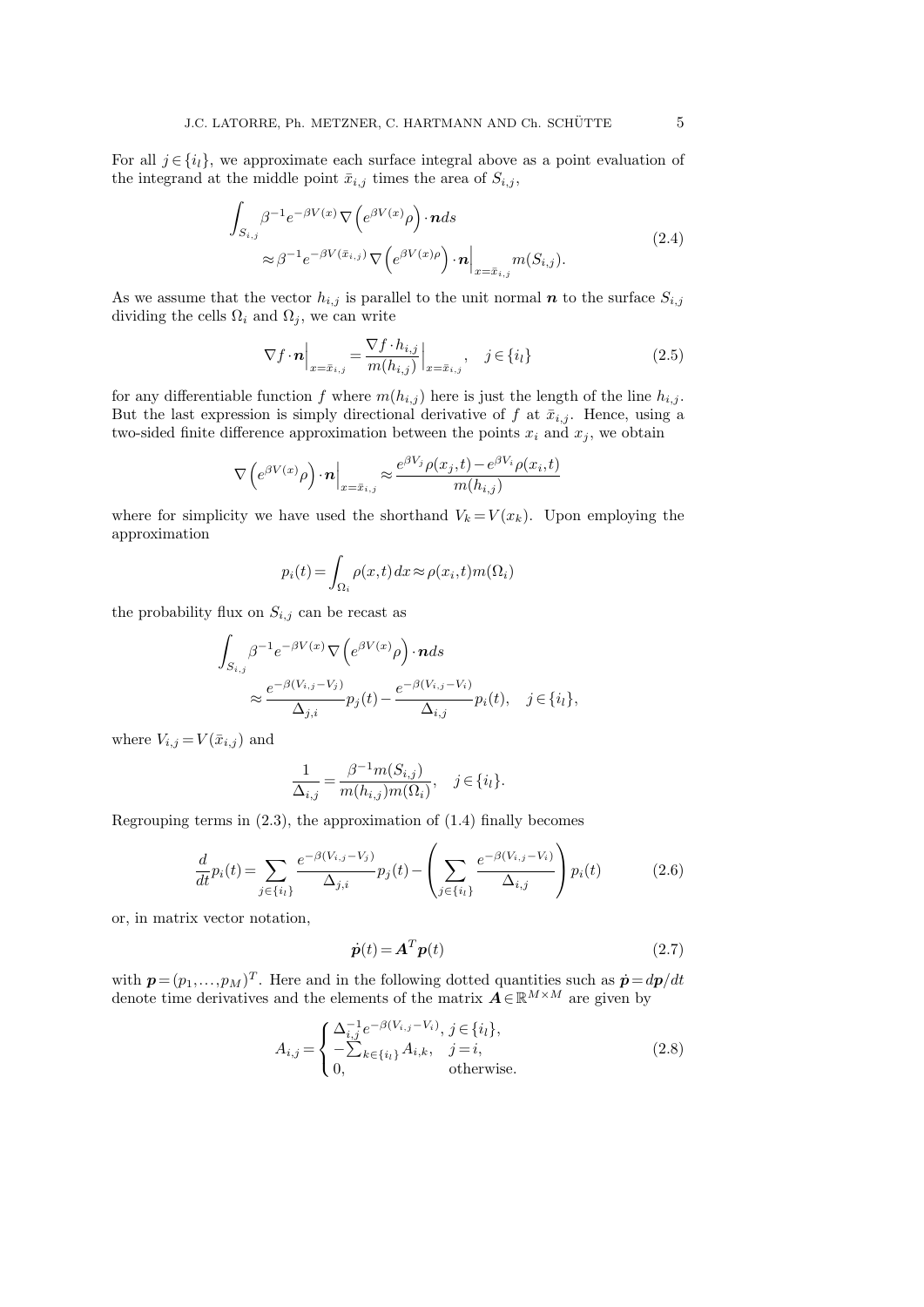The matrix *A* has row sum zero and off-diagonal entries that are non-negative. Hence it has all properties of a generator matrix. In more specific terms, *A* is the infinitesimal generator of a jump process on the grid  $\{x_i\}$  with the  $A_{i,j}$  for  $i \neq j$  being the jump rates between the discrete states  $x_i$  and  $x_j$ .

**2.2. Finite-volume approximation of the backward equation.** Next, we derive the finite volume approximation of the generator  $\mathcal L$  in terms of the backward Kolmogorov equation that is the adjoint to (1.4). It turns out that the discretization of  $\mathcal L$  is precisely the discrete operator  $\mathcal A$  from the previous section; note that this is not generally the case for any given spatial discretization method (e.g., finite differences).

Using the representation  $(2.1)$  of the generator  $\mathcal L$  we proceed as before the backward Kolmogorov equation reads

$$
\frac{\partial}{\partial t}u(x,t) = \beta^{-1} e^{\beta V(x)} \nabla \cdot \left( e^{-\beta V(x)} \nabla u(x,t) \right).
$$
\n(2.9)

Setting  $u_i(t) = u(x_i, t)$  and integrating (2.9) over the cell element  $\Omega_i$ , we find

$$
\frac{d}{dt}u_i(t)m(\Omega_i) \approx \int_{\Omega_i} \beta^{-1} e^{\beta V(x)} \nabla \cdot \left(e^{-\beta V(x)} \nabla u\right)
$$

$$
\approx \beta^{-1} e^{\beta V(x_i)} \nabla \cdot \left(e^{-\beta V(x)} \nabla u\right)\Big|_{x=x_i} m(\Omega_i)
$$

where in the first equality we have made the approximation

$$
\frac{d}{dt}u_i(t)m(\Omega_i) \approx \frac{d}{dt} \int_{\Omega_i} u(x,t)dx
$$

and we have again approximated the volume integral as a point evaluation at  $x = x_i$ times the volume of  $\Omega_i$ . Doing a backward substitution, the divergence term in the above equation can be rewritten as

$$
\nabla \cdot \left( e^{-\beta V(x)} \nabla u \right) \Big|_{x=x_i} m(\Omega_i) \approx \int_{\Omega_i} \nabla \cdot \left( e^{-\beta V(x)} \nabla u \right) dx
$$

$$
= \sum_{j \in \{i_l\}} \int_{S_{i,j}} e^{-\beta V(x)} \nabla u \cdot n ds. \tag{2.10}
$$

where the second line follows again from the divergence term. For each individual surface integral over  $S_{i,j}$ ,  $j \in \{i_l\}$  we may then write

$$
\int_{S_{i,j}} e^{-\beta V(x)} \nabla u \cdot \mathbf{n} ds \approx e^{-\beta V(x)} \nabla u \cdot \mathbf{n} \Big|_{x = \bar{x}_{i,j}} m(S_{i,j})
$$
\n
$$
= e^{-\beta V_{i,j}} \frac{\nabla u \cdot h_{i,j}}{m(h_{i,j})} \Big|_{x = \bar{x}_{i,j}} m(S_{i,j})
$$
\n
$$
\approx e^{-\beta V_{i,j}} \frac{u(x_j, \cdot) - u(x_i, \cdot)}{m(h_{i,j})} m(S_{i,j})
$$
\n
$$
= \frac{e^{-\beta V_{i,j}} m(S_{i,j})}{m(h_{i,j})} u_j - \frac{e^{-\beta V_{i,j}} m(S_{i,j})}{m(h_{i,j})} u_i.
$$
\n(2.11)

As we did for the forward Kolmogorov equation, the surface integral has been approximated as a point evaluation of the integrand at  $x = \bar{x}_{i,j}$ , while the resulting normal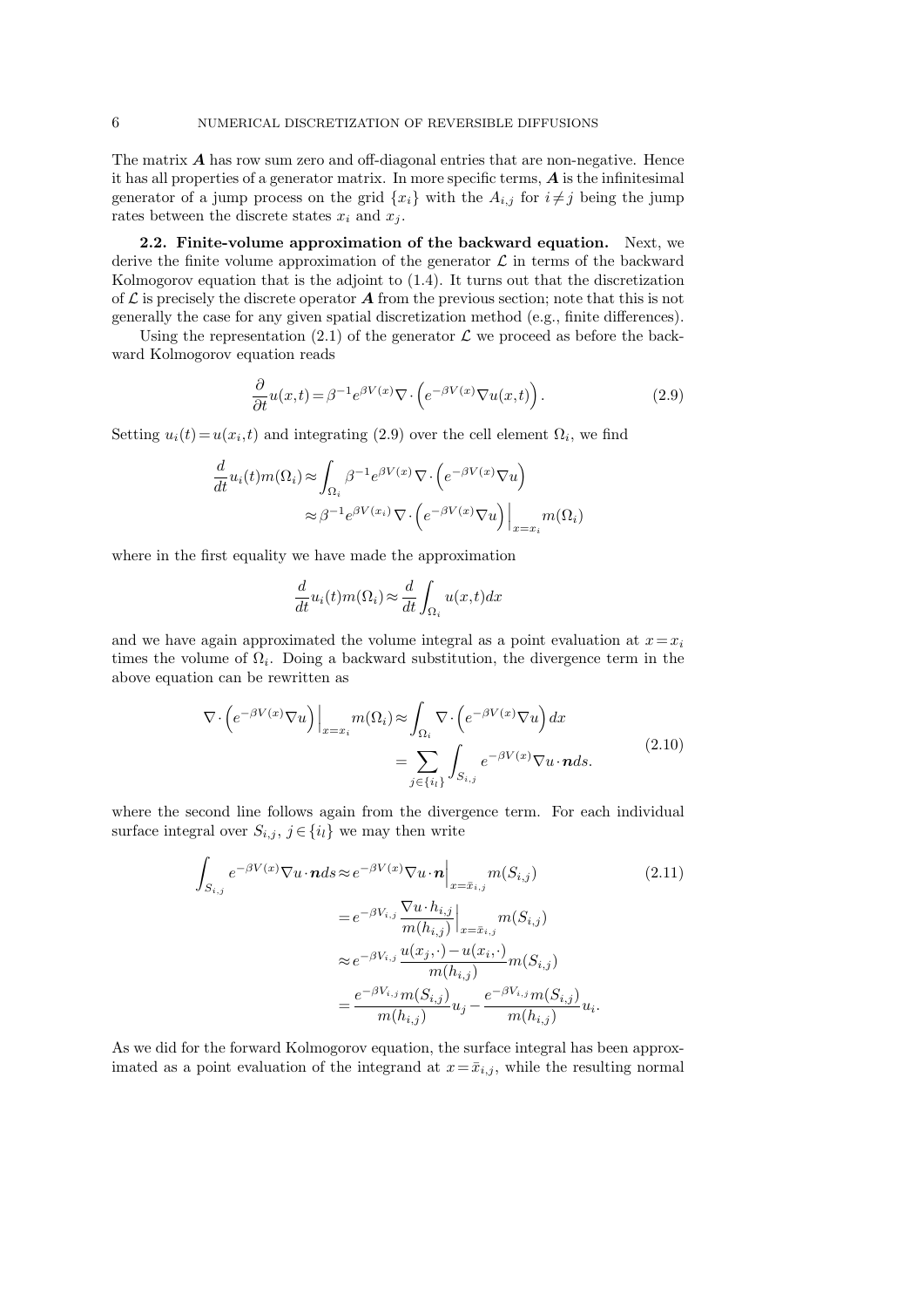derivative was replaced by a centered difference at the points  $x = x_i$  and  $x = x_j$ . After regrouping terms in (2.10), we obtain

$$
\frac{d}{dt}u_i(t) = \sum_{j \in \{i_l\}} \frac{e^{-\beta(V_{i,j} - V_i)}}{\Delta_{i,j}} u_j(t) - \sum_{j \in \{i_l\}} \frac{e^{-\beta(V_{i,j} - V_i)}}{\Delta_{i,j}} u_i(t)
$$
\n
$$
= \sum_{j \in \{i_l\}} A_{i,j} u_j(t) - \left(\sum_{j \in \{i_l\}} A_{i,j}\right) u_i(t)
$$

or, in matrix vector notation,

$$
\dot{\boldsymbol{u}}(t) = \boldsymbol{A}\boldsymbol{u}(t),\tag{2.12}
$$

where  $A_{i,j}$  is precisely given by  $(2.8)$  thus proving that the finite volume approximation (FVA) of the backward Kolmogorov equation results in the adjoint equation of the forward Kolmogorov (master) equation (2.7) for the discrete-state system.

**2.3. Properties of the semi-discretized Kolmogorov equations.**

1. Recall that the Boltzmann distribution

$$
\mu(dx) = Z^{-1} e^{-\beta V(x)} dx, \quad Z = \int_{\Omega} e^{-\beta V(x)} dx
$$

is the unique invariant distribution of the continuous state space process (1.1). On the other hand the homogeneous probability distribution of the process on the discretized state space *S* reads

$$
[X \in \Omega_i] = \int_{\Omega_i} d\mu(x)
$$
  

$$
\approx Z^{-1} e^{-\beta V_i} m(\Omega_i).
$$

It can be readily seen that the vector

P[*X ∈*Ω*<sup>i</sup>*

$$
\boldsymbol{\pi} = (\pi_1, \dots, \pi_M), \quad \pi_i \propto e^{-\beta V_i} m(\Omega_i). \tag{2.13}
$$

is indeed a solution to the stationary Fokker-Planck equation for the discretestate system, i.e.,  $A<sup>T</sup>$  $\pi$  = 0. To see this, we substitute  $\pi$  into (2.6):

$$
[\mathbf{A}^T \boldsymbol{\pi}]_i = \sum_{j \in \{i_l\}} \frac{e^{-\beta(V_{i,j} - V_j)}}{\Delta_{j,i}} e^{-\beta V_j} m(\Omega_j) - \sum_{j \in \{i_l\}} \frac{e^{-\beta(V_{i,j} - V_i)}}{\Delta_{i,j}} e^{-\beta V_i} m(\Omega_i)
$$
  
\n
$$
= \sum_{j \in \{i_l\}} \frac{e^{-\beta(V_{i,j})}}{\Delta_{j,i}} m(\Omega_j) - \sum_{j \in \{i_l\}} \frac{e^{-\beta(V_{i,j})}}{\Delta_{i,j}} m(\Omega_i)
$$
  
\n
$$
= \sum_{j \in \{i_l\}} \frac{\beta^{-1} m(S_{i,j})}{m(h_{j,i})} e^{-\beta(V_{i,j})} - \sum_{j \in \{i_l\}} \frac{\beta^{-1} m(S_{i,j})}{m(h_{i,j})} e^{-\beta(V_{i,j})}
$$
  
\n
$$
= 0
$$

where we have used  $\bar{x}_{i,j} = \bar{x}_{j,i}$ ,  $m(S_{i,j}) = m(S_{j,i})$  and  $m(h_{i,j}) = m(h_{j,i})$ ,  $j \in$  $\{i_l\}$ . Hence (2.13) is a stationary distribution of (2.7). In particular, the restriction of  $exp(-\beta V)$  to the grid points is a stationary distribution if the grid is uniform.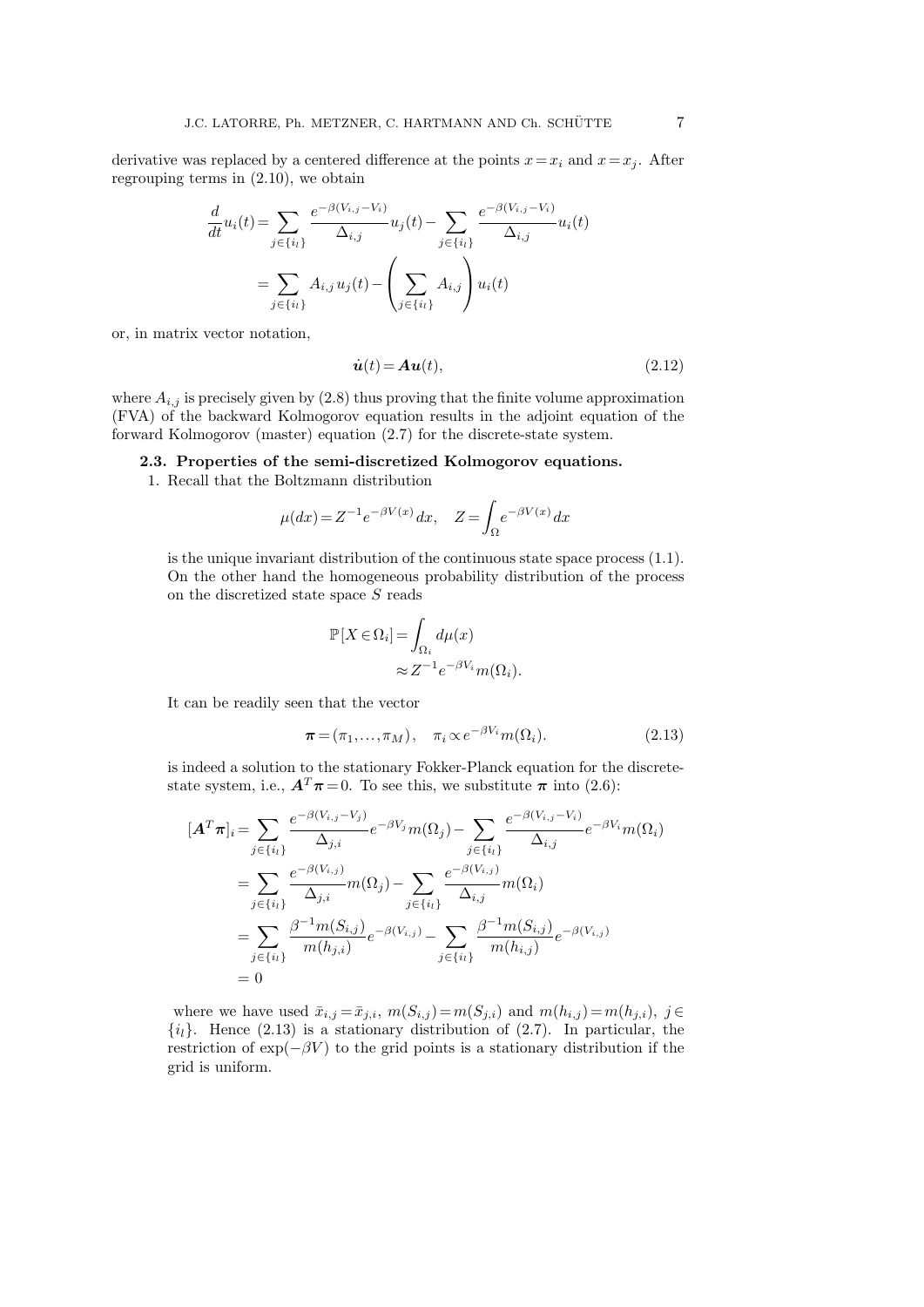2. It is an immediate consequence of (2.7) and (2.12) that the diagram

$$
\partial_t u = \mathcal{L}u \xrightarrow{\text{adjoint in } L^2} \partial_t \rho = \mathcal{L}^* \rho
$$
  
\nFVA  
\n
$$
\dot{u} = Au \xrightarrow{\text{adjoint in } \mathbb{R}^n} \dot{p} = A^T p.
$$

commutes. Hence the finite volume approximation (FVA) yields adjointness of the discrete backward and forward equations.

3. Last but not least, the discretization preserves detailed balance, i.e., reversibility of the original process (i.e.,  $X_t$  and  $X_{T-t}$  have the same generator). For a jump process with infinitesimal generator *A*, the detailed balance condition reads

$$
A_{i,j}\pi_i = A_{j,i}\pi_j \quad \forall i,j \in S. \tag{2.14}
$$

For our jump process with master equation (2.6) the last equation holds true since  $A_{i,j} = A_{j,i} = 0$  for  $j \notin \{i_l\}$  which immediately implies  $A_{i,j} \pi_i = A_{j,i} \pi_j$ ; for *j* ∈ { $i_l$ }, we have

$$
\pi_i A_{i,j} = e^{-\beta V_i} m(\Omega_i) \frac{e^{-\beta (V_{i,i_l} - V_i)}}{\Delta_{i, i_l}}
$$

$$
= \frac{\beta^{-1} m(S_{i, i_l})}{m(h_{i, i_l})} e^{-\beta V_{i, i_l}},
$$

while

$$
\pi_j A_{j,i} = e^{-\beta V_{i_l}} m(\Omega_{i_l}) \frac{e^{-\beta (V_{i_l,i} - V_{i_l})}}{\Delta_{i_l,i}}
$$

$$
= \frac{\beta^{-1} m(S_{i,i_l})}{m(h_{i,i_l})} e^{-\beta V_{i,i_l}}
$$

which proves the assertion that the discrete system is again reversible.

We would like to emphasize that these properties are satisfied *independently* of the size of the cell elements<sup>1</sup>. In other words, the discrete operator  $A$  is the infinitesimal generator of a jump process independently of the size of the cell elements. Moreover its invariant distribution is given by (2.13) and it satisfies the detailed balance condition with respect to this distribution.

**2.4. On the accuracy of the method and non-rectangular grids.** Before we conclude this section we would like to briefly elaborate on the order of accuracy of finite volume approximation as well as commenting on the assumptions underlying the definition of the cell elements.

Assuming a uniform mesh, every cell has the same length *h* in each spatialdirection. Hence the finite volume approximation of the special backward generator  $(2.1)$  is equivalent to using centered finite differences at each mesh point  $x_i$ . To be more precise, for the divergence term in (2.1), one can use a centered finite difference between the points  $x_{i+1/2}$  and  $x_{i-1/2}$  (for each coordinate direction in  $\Omega$ ), resulting

<sup>1</sup>Without concerns regarding the accuracy or stability of the approximation.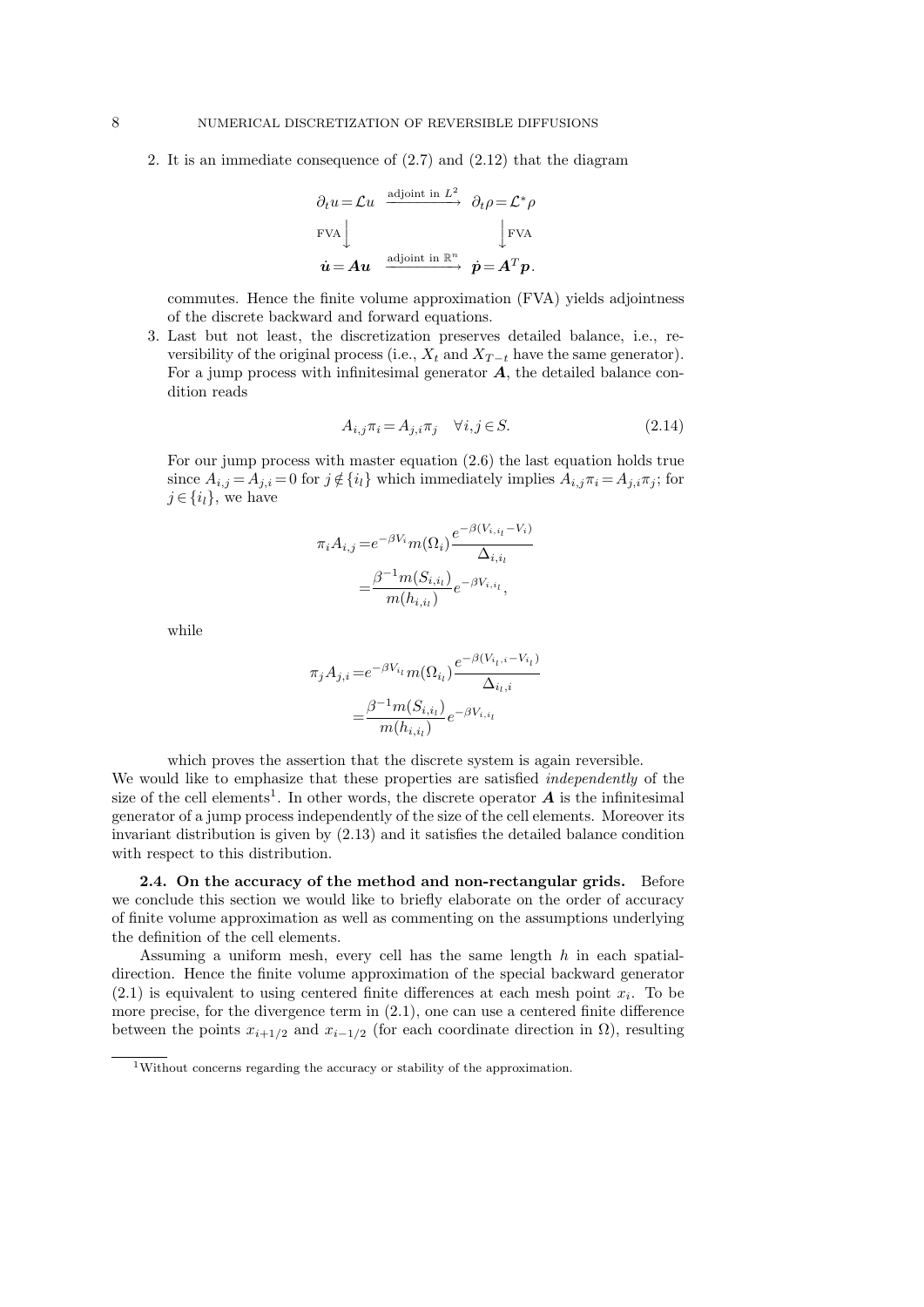in the evaluation of the potential at the "mid-points"  $\bar{x}_{i_l}$ . The gradient  $\nabla u$  at  $\bar{x}_{i_l}$  can then be approximated again by a centered finite difference between the points  $x_i$  and  $x_{i\pm 1}$ . This will result in the discrete state approximation (2.8) of the infinitesimal generator *L*. Given these simplifying assumptions and assuming some regularity of the potential  $V$ , the finite volume discretization  $(2.8)$  turns out to be a consistent approximation of the infinitesimal generator (1.2) that is second-order accurate [7, 40, 26]. This assertion will be verified numerically in Section 3.1 where we show the solution of Dirichlet problems of the type  $\mathcal{L}u = f$ . In [42], where a similar numerical scheme is considered, it is argued that the numerical algorithm is robust even for potentials that may have discontinuities. In Section 3 we present more details on how the boundary conditions are seamlessly incorporated into the method in the context of the numerical examples.

In the derivation of the numerical algorithm we have assumed that the cell elements are *n*-dimensional hyperrectangles and that, along each direction, the neighboring points of each mesh point are connected by a vector normal to the cell dividing surfaces. This hypothesis can be relaxed; in fact, each cell element may have any arbitrary convex polygonal as long as condition (2.5) is satisfied. This condition states that the line segment connecting two neighboring mesh points in perpendicular to the hyperplane dividing their respective cells. Under these circumstances the derivation of the method follows exactly as it was done throughout this section, while preserving all the aforementioned properties (see Section 4 for further comments on this matter). If condition (2.5) is not satisfied, one could consider cells with arbitrary convex polygonal shape without affecting the overall method — probably even without affecting reversibility or the forward-backward dichotomy, but we could no longer approximate the probability flux along each boundary as in (2.4) simply using finite differences; as a consequence the scheme would not admit an expression for the discrete generator as simple as (2.8), but rather require the computation of certain surface integrals which may be tedious if the problem becomes high-dimensional (cf. also [3] and the references therein). There are clearly other methods to approximate fluxes in a finite volume setting (see e.g. [11]), but these may not result in the desired form of the infinitesimal generator.

### **3. Numerical Experiments**

In this section we illustrate the finite volume approximation (FVA) with several test problems. The first example is concerned with solving mixed boundary value problems involving the backward generator  $\mathcal{L}$ . In the second and third example we demonstrate several properties of the FVA, which go beyond standard applications by exploiting the fact that the discretization matrix *A* can be interpreted as an *infinitesimal generator* of a MJP *exhibiting* the structural and dynamical properties of the original Markov diffusion process. In the second example we apply the FVA to rare events problems and study the rearrangement of a three-particle Lennard-Jones cluster in the plane. Finally, in the third example we show how the FVA can be used to sample the original stochastic dynamics (1.1) in cases when the direct numerical simulation (DNS) is not feasible, e.g., when the system is highly metastable so that the time discretization errors accumulate and thus bias the stationary distribution (if it exists at all).

**3.1. Committor for the two-well potential.** The evolution of statistical objects associated with stochastic processes of the form  $(1.1)$  such as conditional expectations or initial probability densities are governed by the backward generator *L* and its adjoint *L ∗* . Computing those objects amounts to solve partial differential equa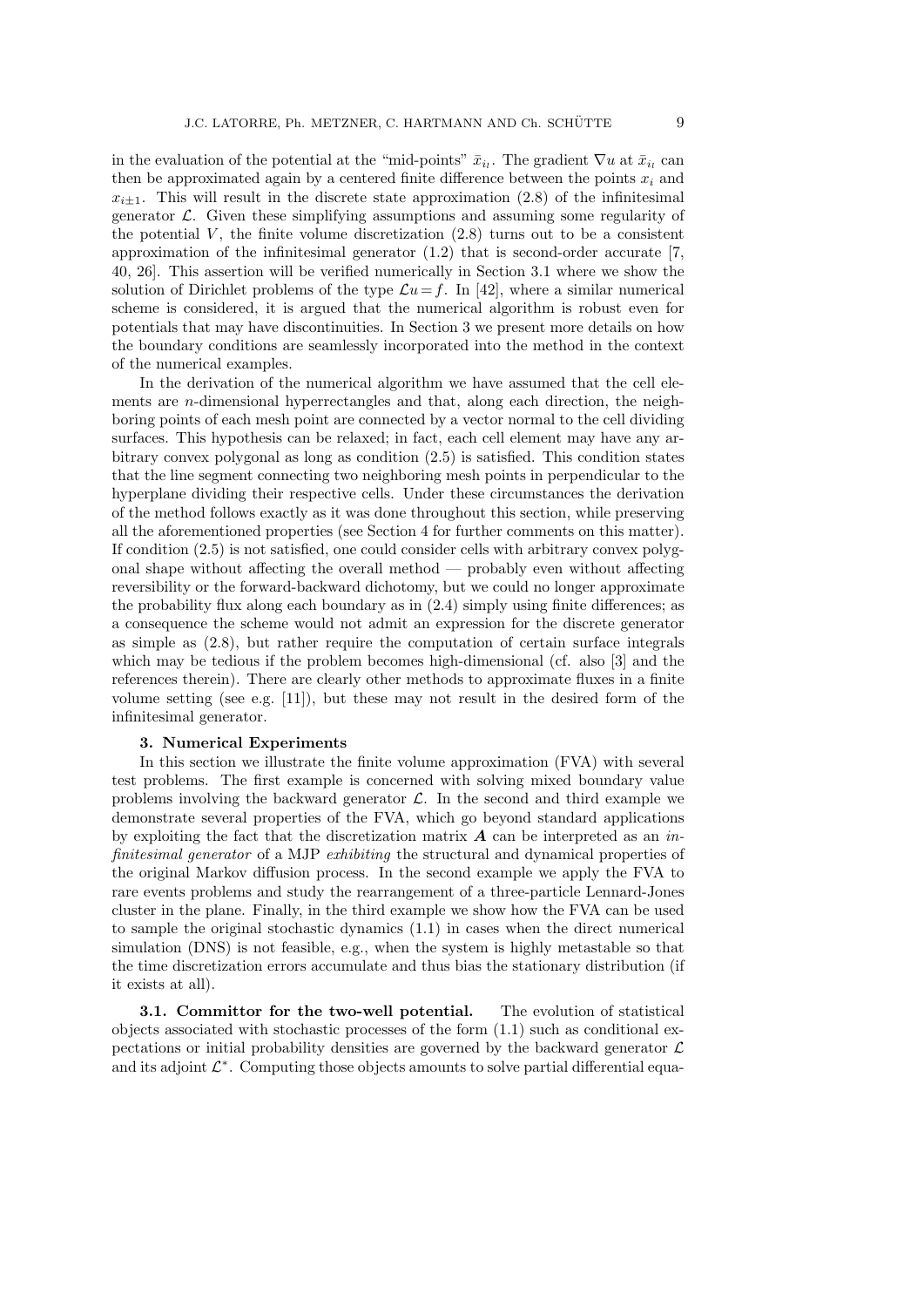tions involving these operators with a set of problem dependent boundary conditions. In first example we apply FVA to a class of *mixed boundary value problems* arising in the analysis of rare events of Markov diffusion processes, particularly in *Transition Path Theory* (TPT). We shall come back to TPT type problems in Sect. 3.2.

The mixed boundary value problems are of the type

$$
\begin{cases}\n\mathcal{L}q = 0 & \text{in } \Omega, \\
q = 0 & \text{on } \partial A, \\
q = 1 & \text{on } \partial B, \\
\nabla q \cdot \mathbf{n} = 0 & \text{on } \partial \Omega,\n\end{cases}
$$
\n(3.1)

where  $\mathcal L$  is the backward generator given in (1.2),  $\Omega \subset \mathbb{R}^n$  is a compact set with smooth boundary  $\partial\Omega$ , the sets  $A, B \subset \Omega$  are two open, disjoined subsets with smooth boundaries *∂A,∂B*, and *n* denotes the outward pointing unit normal to *∂*Ω. The solution of the problem (3.1) is called *forward committor function* and is the key object in TPT.

Before we explain our numerical experiment in detail, we would like to briefly comment on the standard numerical methods to which the FVA is compared. The guiding property for selecting standard methods for the comparison is the neighborhood relation of the boxes involved in the discretization stencil of the FVA. As one can see from the definition of the discretization matrix in (2.8), only direct neighbors are involved, i.e., boxes which have a face in common. Thus, it is fairly reasonable to compare the FVA only with methods whose stencils are defined on a box discretization or on its dual grid and, even more important, solely involve direct neighbors. Therefore we confine ourselves to finite differences methods with accuracy order no more than two and excludes, e.g., finite element methods as well as finite difference and finite volume methods of higher order of accuracy.

In our numerical experiment, we consider a two-well potential in two dimensions,

$$
V(x,y) = \frac{5}{2} (1 - x^2) + 5y^2,
$$
\n(3.2)

on a rectangular domain  $\Omega = [-1,1] \times [-0.8,0.8]$ . The contour plot of the potential landscape is given in the left panel of Figure 3.1. If the sets *A* and *B* are chosen as

$$
A = \{(x, y) : x < -0.8\} \cap \Omega \text{ and } B = \{(x, y) : x > 0.8\} \cap \Omega
$$

then the committor equation in (3.1) admits the analytical solution [10]

$$
q(x,y) = \left(\int_{-0.8}^{0.8} e^{\frac{5}{2}(1-z^2)^2} dz\right)^{-1} \int_{-0.8}^{x} e^{\frac{5}{2}(1-z^2)^2} dz
$$
 (3.3)

that is shown in the right panel of Figure 3.1. Notice that the exact committor function only depends on the coordinate *x* (because the sets *A* and *B* do) and it can be sufficiently accurately computed using quadrature.

The exact committor function allows for numerically computing the order of accuracy of our scheme that is expected to be of second order. To this end the committor equation is numerically solved with the finite volume scheme on a sequence of grids on  $\Omega_{A,B}$  where each grid consists of  $M^2$  equal sized boxes (cells) for  $M = 20, \ldots, 200$ and covers the set  $\Omega \setminus (A \cup B)$ . Notice that the Neumann boundary condition in (3.1),

 $\nabla q \cdot \mathbf{n} = 0$ ,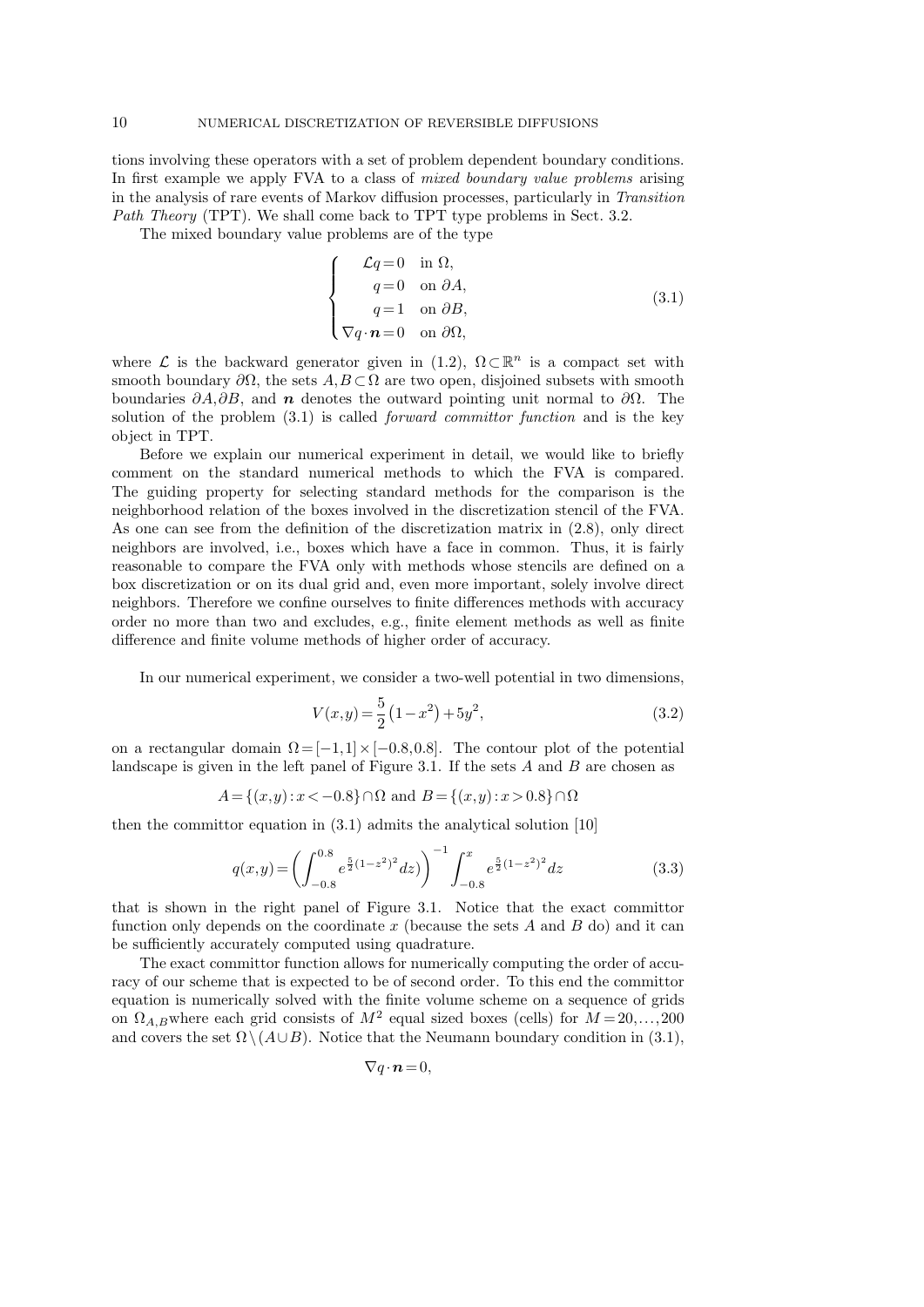

Figure 3.1. *Left panel: The contour plot of the two-well potential given in (3.2) on the domain*  $\Omega = [-1,1] \times [-0.8,0.8]$ *. Right panel: The level sets of the exact committor function*  $q(x,y)$  *given in (3.3) for the inverse temperature*  $\beta = 1$ *. The value*  $q(x, y)$  *admits a probabilistic interpretation; it is the probability that the process starting in*  $(x,y)$  *reach the set*  $A = \{(x,y): x < -0.8\} \cap \Omega$  *first rather than the set B* = { $(x, y) : x > 0.8$ } ∩Ω*.* 

would directly translate into a zero entry in the discretization matrix *A if* the cell under consideration had a neighbor cell in the direction of *n* (cf. Eq. 2.11). Consequently, unlike, e.g., in the method of finite differences, the discretization stencil for a *boundary cell*  $\Omega_i$  is unaffected in the sense that the entries  $A_{ij}$  corresponding to neighbor cells remain the same (cf. (2.8)). In other words, the detail balance condition (2.14) with respect to the discrete Boltzmann distribution is invariant under imposing Neumann-boundary conditions. Furthermore, observe that neglecting a cell in the discretization directly corresponds to imposing Neumann boundary conditions on the neighbored cells.

The numerical error  $||q - \hat{q}||_{\infty}$  between the exact committor function q evaluated at the box centers and the numerical solution  $\hat{q}$  is depicted in Figure 3.2 as a function of the box width (here: in the *x*-direction,  $h_x$ ). The double logarithmic plot reveals the second order accuracy of our scheme. Additionally, the committor equation is numerically solved with standard finite differences schemes [17] on the grid spanned by the box centers of the grid. In particular, the finite volume scheme is compared to a central differences scheme (resulting from a second order discretization of the gradient term in *L* via central differences) and an upwind scheme (resulting from a first order upwind discretization of  $\mathcal{L}$ ). It can be seen that the finite volume scheme clearly has a smaller error than the finite differences schemes.

**3.2. Application to Lennard-Jones cluster rearrangement.** The purpose of this second example is to illustrate that the FVA is more than "simply" a discretization method by demonstrating the interplay between our discretization scheme and discrete Transition Path Theory (TPT), a recently introduced method to investigate rare events in Markov jump processes, i.e., transitions between metastable regions. More specifically, we analyze the rearrangement of a Lennard-Jones cluster in the plane via *discrete* TPT by exploiting the fact that the discretization matrix *A* can be interpreted as the infinitesimal generator of a MJP. By construction, the MJP is reversible with respect to the (discrete) Boltzmann distribution and, hence, it is a discrete analog of the reversible diffusion process (discrete TPT heavily relies on this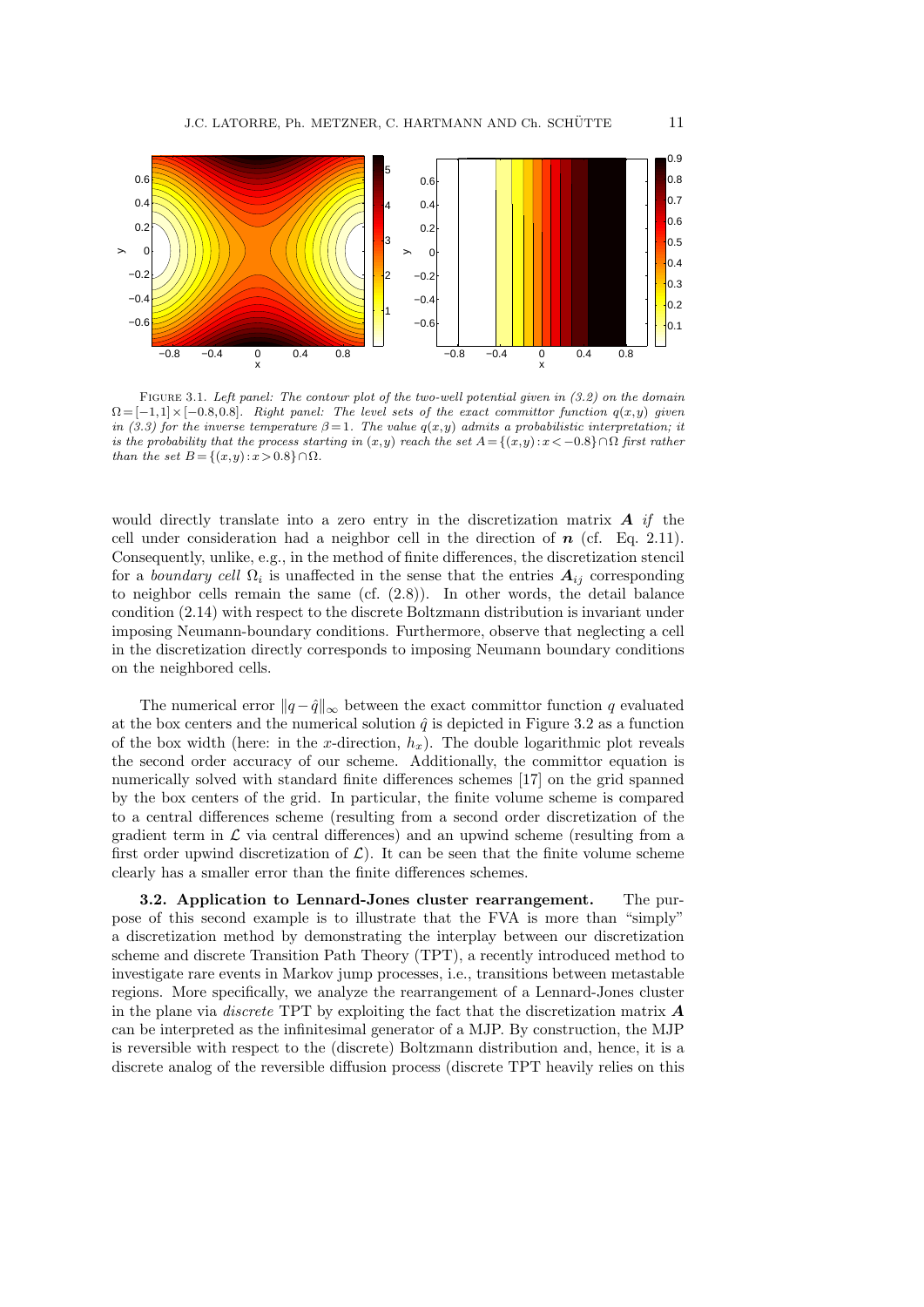

FIGURE 3.2. *Numerical error*  $||q - \hat{q}||_{\infty}$  *between the exact committor function q and the numerical solution*  $\hat{q}$  *of the committor equation* (3.1) as a function of the spatial discretization in  $x$ *-direction,*  $h_x$ *.* 

property). The strategy to analyze rare events which we will describe in this section has successfully been applied to detect mechanisms of protein-ligand association and its modulation by protein mutations [19].

**3.2.1. Transition Path Theory.** Transition Path Theory is concerned with transitions in Markov processes and has first been developed in [10, 41, 30] in the context of diffusion processes, in particular for systems of the form in (1.1). The basic idea is to single out two disjoint subsets in state space, say,  $A, B \subset \Omega$  and determine the "preferred" mechanism by which the dynamics makes a transition (reaction) from *A* to *B*. Typically the sets *A* and *B* are metastable regions representing, e.g., conformations of biomolecules [38]. Transitions between metastable regions are rare events and therefore any sampling-based method for the detection of transitions mechanisms and transition rates would cause an enormous numerical effort.

TPT goes beyond sampling in that the underlying committor function completely encodes the statistical properties of the ensemble of all reactive trajectories (transitions) can be efficiently computed by solving a mixed boundary value problem in (3.1). TPT provides expressions for the probability distribution of reactive trajectories, the associated probability current and flux, and the corresponding transition rates. In applications one is often interested in identifying the most probable transition mechanism from  $A$  to  $B$ , i.e, in the region in state space through which the most transitions happen per unit of time. Accordingly the transition tubes are characterized by the current of reactive trajectories. Accurately solving the PDE (3.1) is of course impossible if the problem's dimensions is high. The remedy then is *discrete TPT - Transition Path Theory for Markov jump processes* that is a generalization of TPT to the Markov jump processes [31]. Within the discrete TPT framework the reactive properties of a system are captured in a discrete transition network and the preferred transition pathways can effectively computed via Graph algorithms [29].

**3.2.2. Lennard-Jones cluster.** Inspired by the considerations in [8, 44], we will take a look at the rearrangement of a cluster of three particles in the plane whose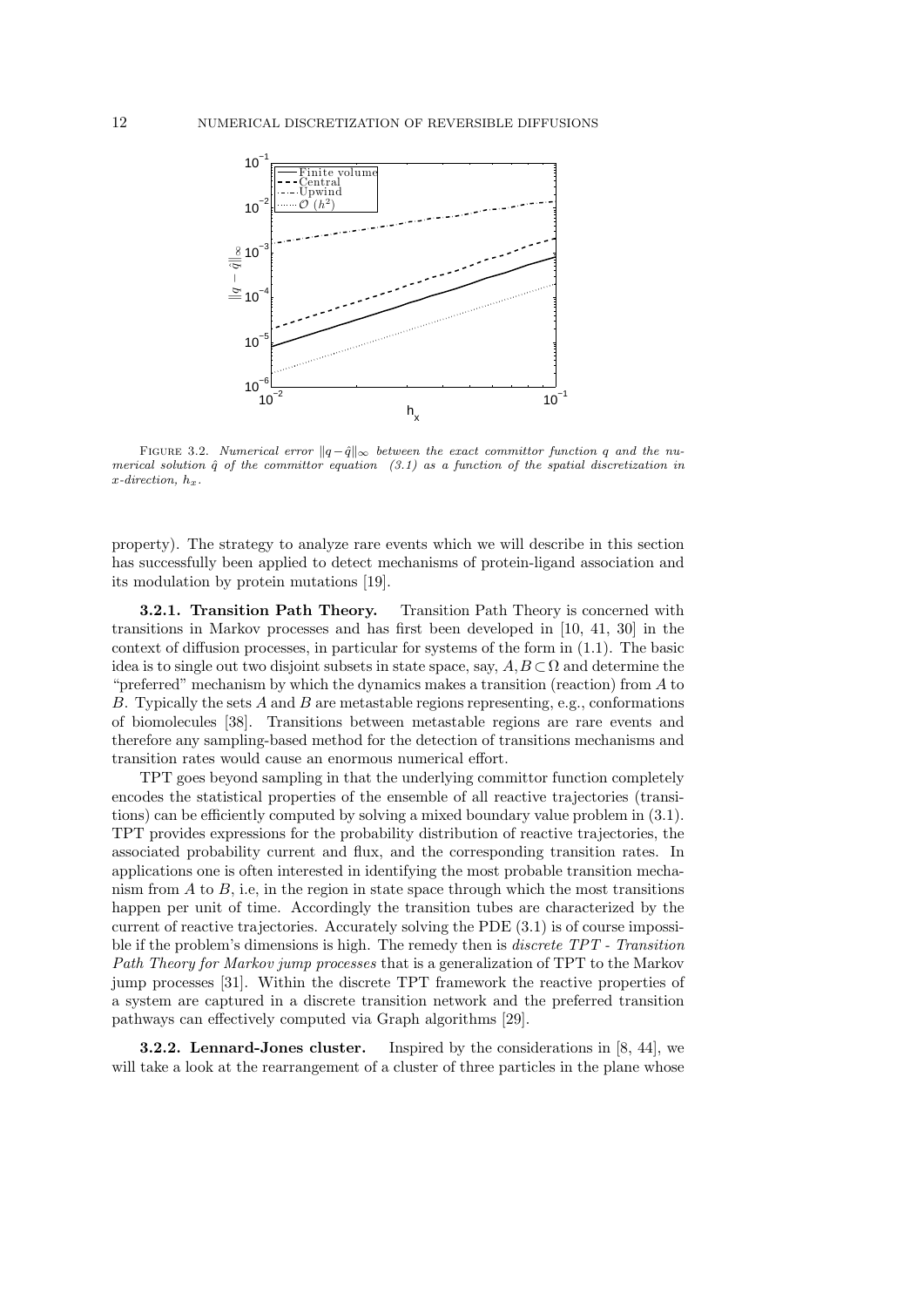

Figure 3.3. *Schematic illustration of the two different equilibrated configurations of the three particle Lennard-Jones cluster in the plane. The interaction of the particle is described by the potential in (3.4). We are interested in the rearrangement of the left configuration (denoted by* 1*−*2*−*3*) to the right configuration (denoted by* 1*−*3*−*2*) under the Smoluchowski dynamics.*

dynamics is governed by the Smoluchowski dynamics (1.1). The interaction of the particles is described by the Lennard-Jones potential

$$
V_{LJ}(\mathbf{x}^1, \mathbf{x}^2, \mathbf{x}^3) = \sum_{1 \le i < j \le 3} 4\epsilon \left[ \left( \frac{\sigma}{|\mathbf{x}^i - \mathbf{x}^j|} \right)^{12} - \left( \frac{\sigma}{|\mathbf{x}^i - \mathbf{x}^j|} \right)^6 \right],\tag{3.4}
$$

where  $\mathbf{x}^i \in \mathbb{R}^2$ ,  $i = 1, 2, 3$  denotes the position of *i*-th particle. The potential assumes its minimum at

$$
(\mathbf{m}^1, \mathbf{m}^2, \mathbf{m}^3) \in \left\{ (\mathbf{x}^1, \mathbf{x}^2, \mathbf{x}^3) : || \mathbf{x}^i - \mathbf{x}^j ||_2 = 2^{1/6}\sigma, \ 1 \le i < j \le 3 \right\}
$$

with  $V(\mathbf{m}^1, \mathbf{m}^2, \mathbf{m}^3) = -3\epsilon$ . Geometrically this minimizer corresponds to a triangular arrangement of the three particles with constant distance  $r_{min} = 2^{1/6}\sigma$ . Although the potential is invariant under translation and rotation, we assume that the particles are distinguishable. Therefore there are two essentially different equilibrium configurations as is schematically illustrated in Figure 3.3. In the following we refer to the left configuration in the figure as 1*−*2*−*3 and to the right one as 1*−*3*−*2.

The question now is the following: what is the preferred rearrangement of the cluster starting in the 1*−*2*−*3 configuration and ending up in the 1*−*3*−*2 one and how does the preferred transition path changes as temperature is varied?

Formulated in the language of discrete TPT, we ask what is the *dominant reaction pathway* from  $1-2-3$  (set *A*) to  $1-3-2$  (set *B*)? Notice that the rearrangement from the configuration 1*−*2*−*3 to 1*−*3*−*2 is non-trivial because it cannot be described neither by translation nor by rotation. This, together with the fact that the interaction potential is invariant under translations and rotations, allows us to reduce the dimensionality of the problem by restricting the motion of the Lennard-Jones cluster as follows. First, we fix particle one in the origin and, secondly, we restrict the movement of particle three to the *x*-axis of the plane. The dynamics of the restricted cluster are then governed by a three-dimensional potential landscape of the form

$$
V(x_1^2, x_2^2, x_1^3) \stackrel{def}{=} V_{LJ}\left((0,0), (x_1^2, x_2^2), (x_1^3, 0)\right).
$$

The corresponding MJP as a discrete analog of (1.1) results from a coarse 30*×*30*×* 30 box discretization of the rectangular domain  $\Omega = [0, r_{cut}] \times [-r_{cut}, r_{cut}] \times [0, r_{cut}]$ with  $r_{cut} = 2.5\sigma \approx 2.22 \cdot 10^{-1}$ . For the well-depth  $\epsilon = 5$ , the configurations 1-2-3 and 1*−*3*−*2 are metastable configurations. To ensure that the MJP is irreducible — at least for all practical purposes — only boxes with a potential energy below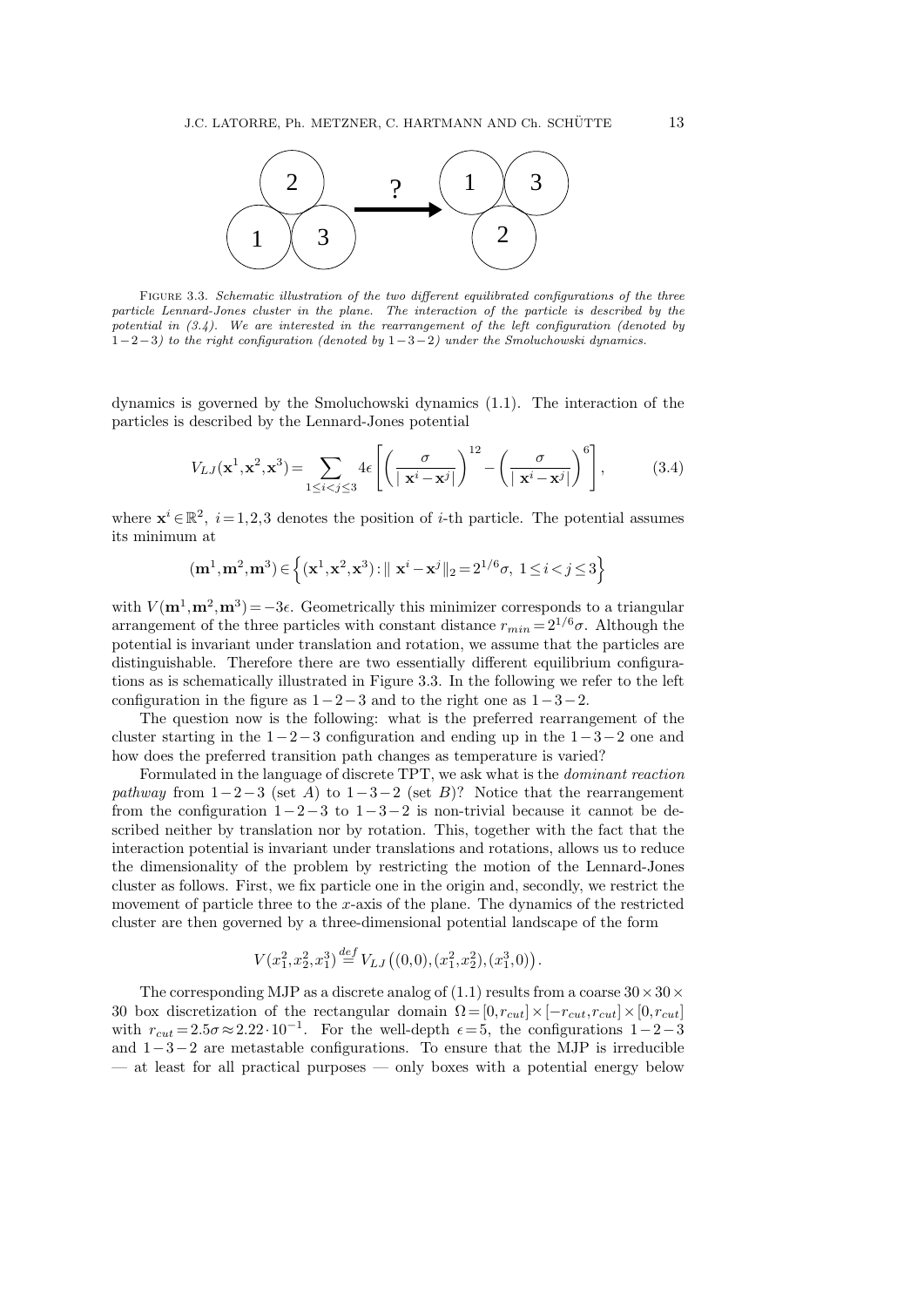a prescribed threshold are considered. In other words, grid points with too high potential energy (compared to the minimum  $-3\epsilon$ ) are negligible as their invariant measure is vanishingly small and henceforth omitted.

REMARK 3.1. *Notice that the detailed balance relation is unaffected by neglecting boxes (with high potential energy) since neglecting a box imposes reflecting boundary conditions, i.e. Neumann-boundary conditions, on the neighbored boxes (cf. Sect. 3.1).*

In principle only two different transition mechanisms are possible for the transition from the 1*−*2*−*3 to the 1*−*3*−*2 configuration; either particle two moves down on a vertical straight line while particle three is sidestepping, or particle three remains fixed while particle two is circumventing. Notice that the symmetric case, i.e., circumventing particle one, is excluded by the choice of  $\Omega$ . The computation of the dominant reaction pathway via discrete TPT shows that at high temperature,  $\beta = 1$ , the first mechanism is preferred, whereas at low temperature,  $\beta = 5$ , the second one is preferred. For a schematic illustration of the pathways see Figure 3.4. From a physical point of view this behavior is reasonable as the path through the "middle" is admissible, only if particle three is far away enough from particle one, so that particle two can slip through. At high temperature this scenario is relatively probable, for particle three moves rapidly back and forth and there is a "finite window" for particle two to slip through. However the window becomes smaller and smaller the lower temperature gets. Therefore the dynamics prefers the circumventing route at low temperature since it is not conditioned by the position of particle number three.

A mathematical argument for the validity of the explanation is given by the theory of Freidlin and Wentzell [13] which states that at low temperature the dynamics prefers the transition pathways along the lowest energy barriers; the potential energies of the two respective dominant reaction paths is depicted in Figure 3.4. As indicated by the dashed lines, the highest barrier at low temperature (left panel) is indeed less than the one at high temperature (right panel). Besides the preferred reaction pathway, discrete TPT gives us the transition rate *kAB*, i.e., the average number of transitions from *A* to *B* per unit of time. Note that at low temperature,  $\beta = 5$ , the transition rate between these metastable states is  $k_{AB} = 2.9 \cdot 10^{-8}$ . The numerical approximation of the governing dynamics presented in this article makes it possible to apply TPT for Markov jump processes and thus find these pathways.

**3.3. Sampling the invariant distribution.** In many applications (e.g., proteins dynamics [12, 14, 20],) DNS by means of the classical Euler-Maruyama scheme is the method of choice, although it is well known that it is biased and, specifically, does not preserve reversibility (for details see Sect. 3.3.2).

This last example is devoted to propose the FVA as an *alternative* method for sampling stochastic processes of the form (1.1). Once again, the basic idea is to interpreted the discretization matrix  $\boldsymbol{A}$  as an infinite generator of a MJP which i) is a discrete analog of the original process and ii) preserves reversibility with respect to the approximated Boltzmann measure. Consequently, drawing sample paths from the MJP allows for the exploration of the state space in order to, e.g., compute observables of interest such as free energy or to detect metastable regions. For instant, in the context of reaction kinetics, this sampling approach is well known as the Gillespie algorithm [16] and has been successfully applied to study high dimensional reactions.

Assessing FVA as an numerical sampling scheme amounts to compare it to standard schemes, here to the most prominent one, the Euler-Maruyama scheme. In the remaining of this section, we explain in detail such a comparison by sampling the invariant distribution of a low dimensional potential landscape. Particularly, we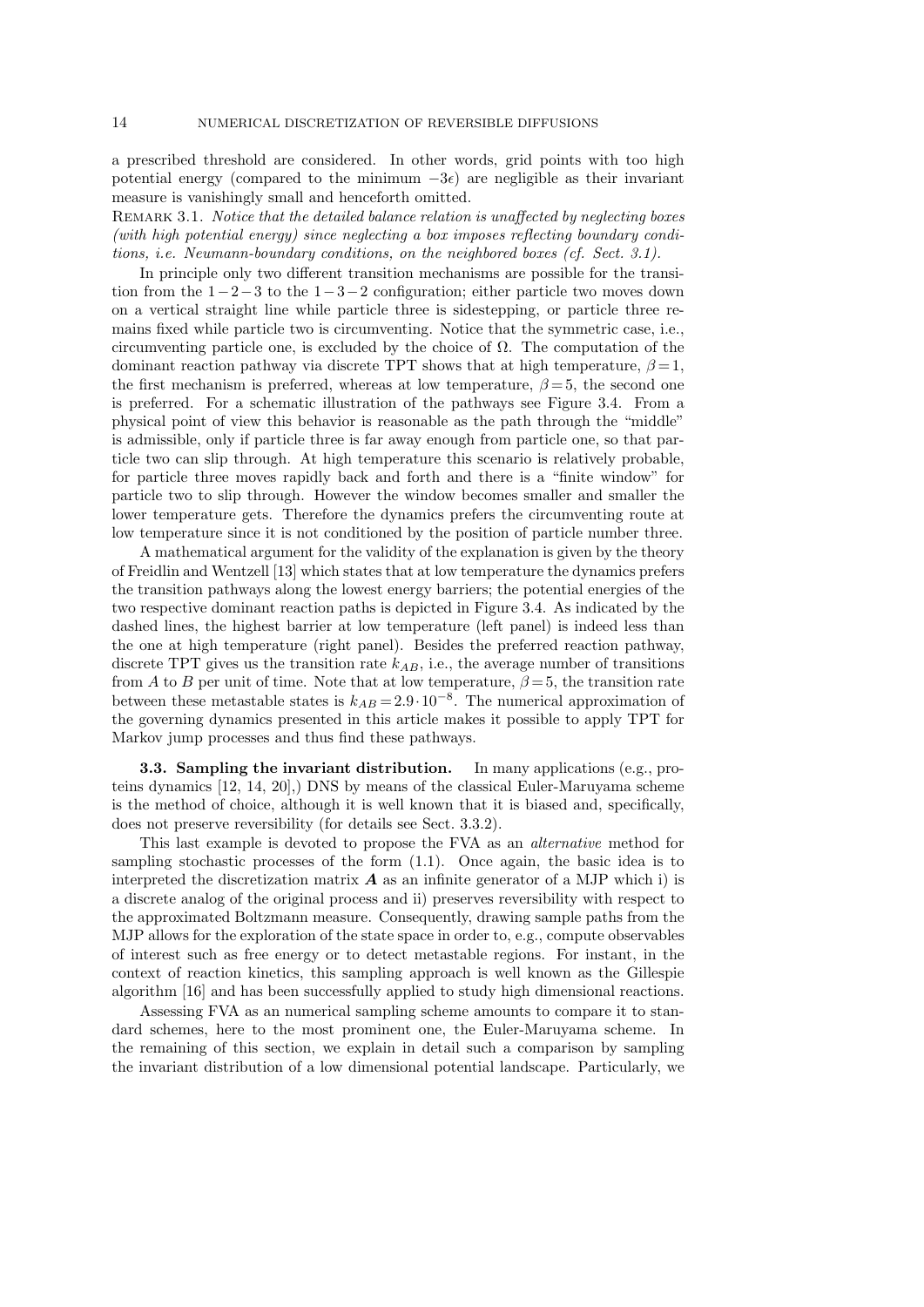

Figure 3.4. *Potential energy along the reaction pathway from the initial cluster configuration* 1*−*2*−*3 *to the final cluster configuration* 1*−*3*−*2*. Left panel: Energy profile for the low temperature*  $\beta = 5$ *. Right panel: Energy profile for the high temperature*  $\beta = 1$ *. Results are shown for*  $\epsilon = 5$  *and*  $a$  30 × 30 *×*30 *box discretization of the rectangular domain*  $\Omega = [0, r_{cut}] \times [-r_{cut}, r_{cut}] \times [0, r_{cut}]$  *with*  $r_{cut} = 2.5\sigma \approx 2.22 \cdot 10^{-1}$ .

elaborate on how to compare a sampling scheme based on a *spatial* discretization with a scheme arising from a discretization in time. Regarding the application to high dimensional dynamics, we also comment on the computational cost of the FVA scheme.

**3.3.1. Sampling from MJP.** To sample the stationary distribution of the SDE  $(1.1)$  we exploit the characterization of the matrix  $\boldsymbol{A}$  as the infinitesimal generator of a Markov jump process (MJP) on the discrete state space *S* which i) is a discrete analog of the original process and ii) preserves reversibility with respect to the approximated Boltzmann measure. The idea now is to draw a realization from the MJP, i.e., a sequence  $(i_1, t_{i_1}; i_2, t_{i_2}; \ldots; i_N, t_{i_N})$  of states  $i_k \in S$  and residence times  $t_{i_k}$  that the process spends in the state  $i_k$  before jumping to the next state  $i_{k+1}$ . Generating a realization of a MJP with generator *A* can be performed by the following iteration [34]: Suppose the MJP starts in  $i_0 \in S$ . Then

1. draw a resident time  $t_{i_k}$  according to

$$
t_{i_k} = \log(u) (A_{i_k, i_k})^{-1}
$$

with *u* uniformly distributed on [0*,*1],

2. draw the next state  $i_{k+1}$  with probability

$$
\mathbb{P}[i_{k+1} = j] \propto A_{i_k, j} \quad j \neq i_k.
$$

**3.3.2. Convergence to the invariant measure.** Now we may ask how fast does our scheme sample the invariant measure and how does it perform compared to a standard integrator like Euler-Maruyama. Suppose that at time *t*= 0 the MJP is distributed according to the initial probability distribution  $\nu$ . Further let  $p(t)$  be the distribution at time  $t \geq 0$  that is governed by the *master equation* [5],

$$
\frac{d\boldsymbol{p}(t)}{dt} = \mathbf{A}^T \boldsymbol{p}(t), \quad \boldsymbol{p}(0) = \boldsymbol{\nu}.
$$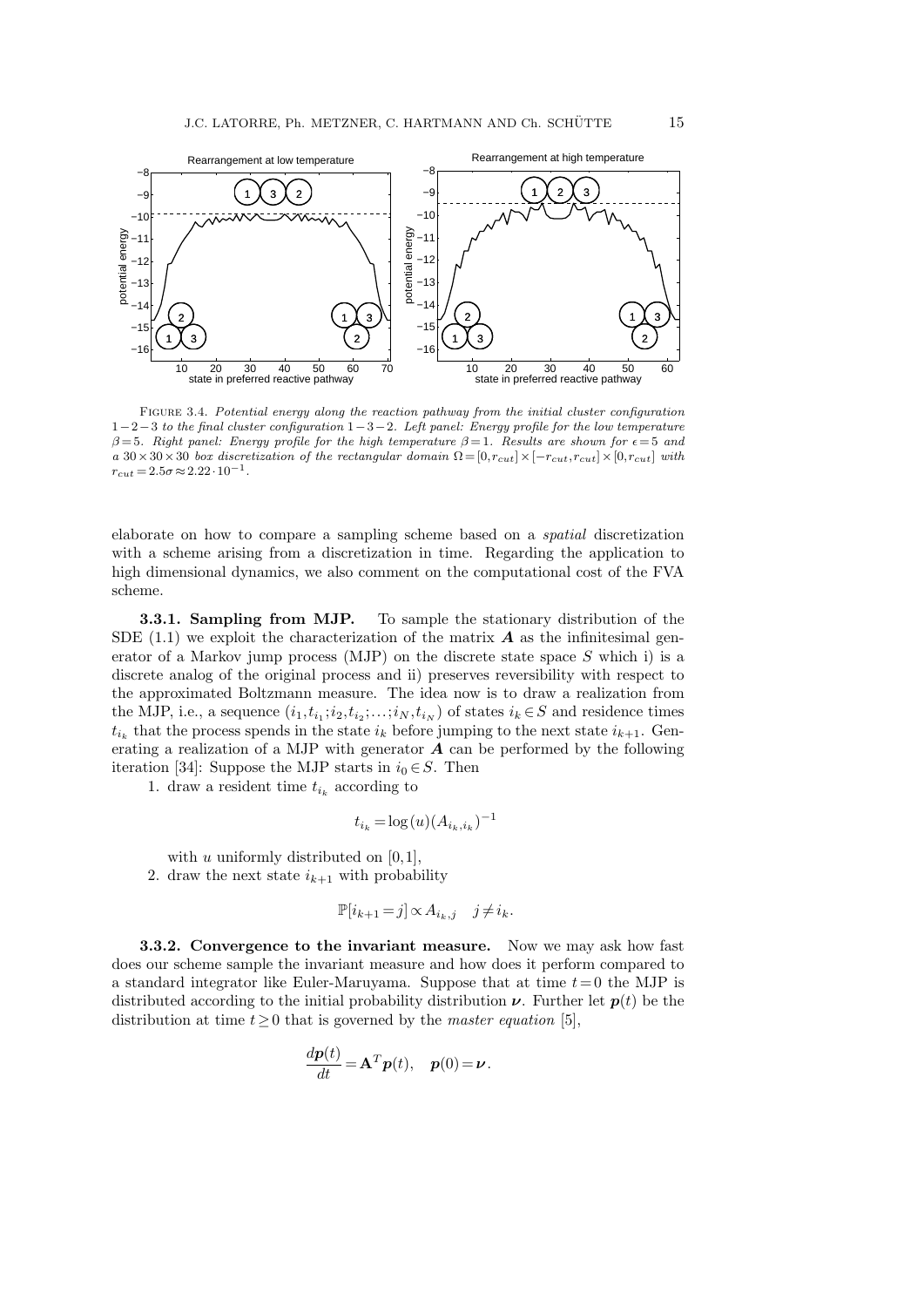By construction, the invariant measure of our MJP  $\pi$  solves  $A^T \pi = 0$ . Given a uniform grid on  $\Omega$  the vector  $\pi$  has the elements

$$
\pi_i = Z^{-1} \exp(-\beta V(x_i)), \quad i \in S,
$$

with  $Z^{-1}$  being the normalization constant and  $x_i$  being the center of cell  $\Omega_i$ . Reversibility implies that the MJP converges exponentially to its invariant measure. More precisely, let  $0 = \lambda_1 > \lambda_2 \geq \lambda_3 \geq \ldots \geq \lambda_{|S|}$  be the eigenvalues of **A**. By reversibility, all eigenvalues are real and the following estimate holds [32, 33]:

$$
\|\mathbf{p}(t) - \boldsymbol{\pi}\|_1 \leq K e^{\lambda_2 t}, \quad t \geq 0
$$

where  $\|\cdot\|_1$  is the discrete  $l_1$ -norm and  $K > 0$  is a constant depending on **A**.

Conversely for SDEs of the type (1.1) applying the Euler-Maruyama scheme (see, e.g., [22]) yields an time-discrete iteration of the form

$$
\hat{X}_{k+1} = \hat{X}_k - \nabla V(\hat{X}_k)\tau + \sqrt{2\beta^{-1}\tau}\eta
$$
\n(3.5)

where  $\hat{X}_k$  denotes the time-discrete approximation of  $X_{t_k}$  with  $\hat{X}_0 = X_0$ ,  $\tau = t_{k+1} - t_k$ is the integration time step, and  $\eta$  is a  $\mathcal{N}(0,1)$  Gaussian random variable.

For a general, multi-well potential *V*, sampling the Boltzmann distribution using (3.5) requires exponentially long trajectories. Therefore the time discretization inevitably introduces a bias in the invariant distribution of the SDE, even as  $\tau \rightarrow 0$ . Even worse, if the gradient field *∇V* is non-globally Lipschitz then the Euler-Maruyama scheme is transient for all  $\tau > 0$  with unbounded moments [28]. The bias can be removed by augmenting the iteration (3.5) with an additional Metropolis-Hastings acceptance step, thereby using the Euler iteration merely as a proposal generator for a Monte-Carlo sampler [37, 4]. Using an approximation to the true dynamics for generating proposals rather than completely random moves guarantees that the proposals are "physically sensible" and the rejection rate is low. Moreover the scheme converges with probability one to the correct Boltzmann distribution for any stable step size  $\tau > 0$ .

**3.3.3. On how to compare MJP with Euler-Maruyama.** Comparing a MJP with the Euler-based Monte-Carlo scheme sounds like comparing apples and oranges, for Euler-Maruyama is a *time discretization* method, whereas our approach is based on a *spatial discretization* of the infinitesimal generator. In addition, Euler-Maruyama scheme is stochastic in a continuous state space, whereas the MJP is stochastic in a discrete state space and stochastic in time. In the first case, moreover, the state space is unbounded. Hence, for a comparison of both schemes, the process is restricted to a bounded domain  $\Omega \subset \mathbb{R}^n$  (here:  $n=2$ ) where *restriction* means that  $\Omega$  is chosen such the probability to find the equilibrated process in regions close to the boundary of  $\Omega$  is of the order of the machine accuracy.

Now let  $S = \{\Omega_1, ..., \Omega_{M^2}\}\$ be a grid (box discretization) covering the domain  $Ω ⊂ ℝ<sup>2</sup>$  with  $M<sup>2</sup>$  equal sized boxes. The invariant distribution of the SDE restricted on the boxes is then given by the discrete Boltzmann distribution

$$
\hat{\boldsymbol{\pi}} = (\hat{\pi}_1, \dots, \hat{\pi}_{M^2}), \quad \hat{\pi}_i = Z^{-1} \int_{\Omega_i} \exp(-\beta V(x, y)) dx dy,
$$

with *Z* being a normalization constant. Although the exact stationary distribution of the corresponding MJP is different, namely,

$$
\boldsymbol{\pi} = (\pi_1, \ldots, \pi_{M^2}), \quad \pi_i \propto \exp(-\beta V(x_i, y_{j_i}))
$$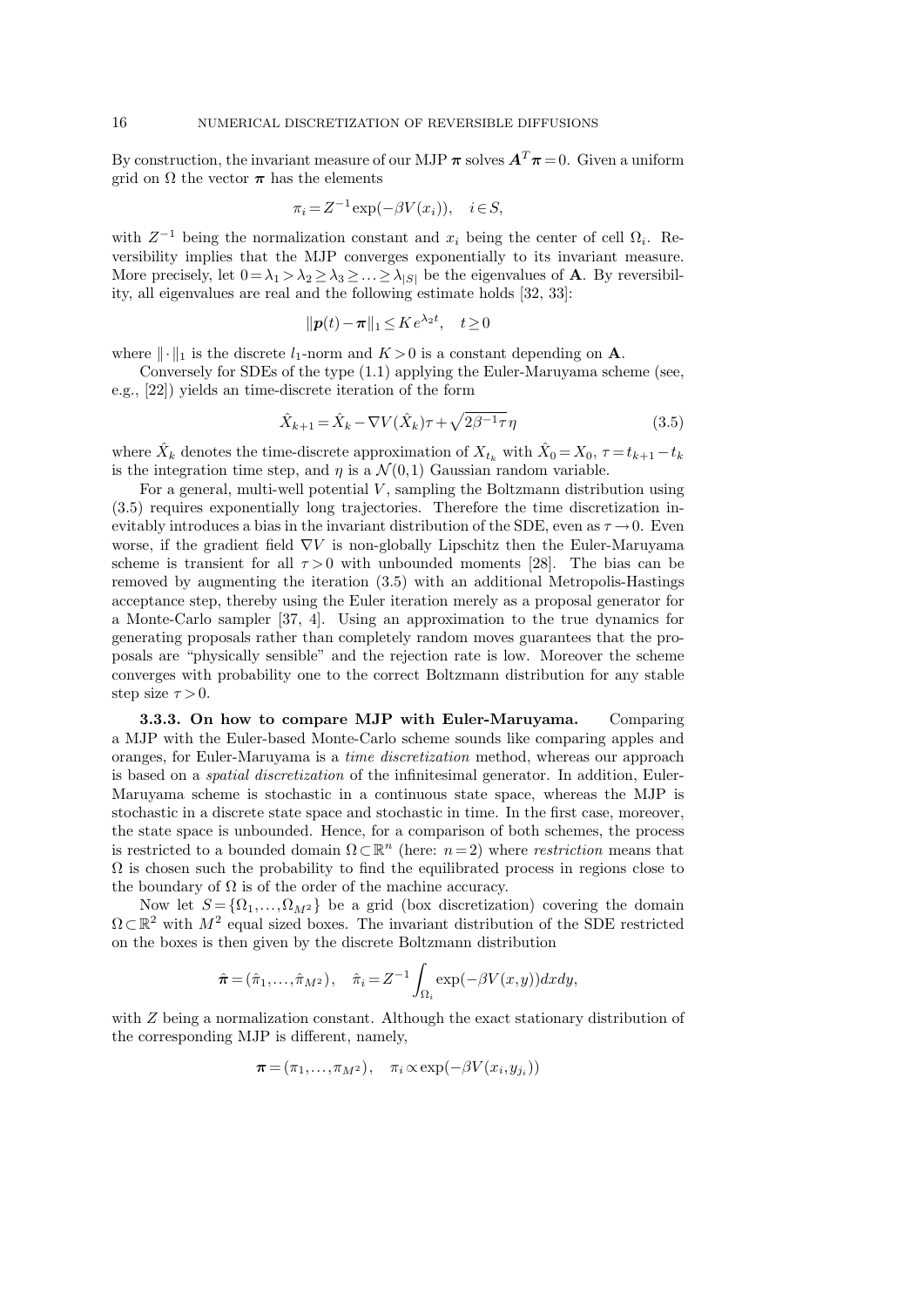we may still compare the MJP and the Euler-Maruyama scheme in terms of their convergence to  $\hat{\pi}$ , for the difference between  $\pi$  and  $\hat{\pi}$  is negligible.

We measure the convergence of either method by the  $l_1$ -norm,

$$
\mathbb{E}[\|\hat{\boldsymbol{\pi}} - \tilde{\boldsymbol{p}}(T)\|_1],\tag{3.6}
$$

where  $\tilde{\mathbf{p}}(T) = (\tilde{p}_1(T), \ldots, \tilde{p}_{M^2}(T))$  denotes the state probability distribution resulting from a finite realization of the MJP or the Euler-Maruyama scheme at time *T >*0. To be more precise, the state probability distribution,  $\tilde{p}(T)$ , associated with a realization of the MJP,  $(i_0, t_{i_0}; \ldots; i_N, t_{i_N} = T)$ , is computed by the time average

$$
\hat{p}_j(T) = \frac{1}{T} \sum_{k=0}^{N} t_{i_k} \delta_{j,i_k} \quad \forall j \in S,
$$

whereas the distribution of the Metropolis-adjusted Euler scheme is computed from a normalized histogram whose bins are defined by the cells  $\Omega_i$ .

In order to make the convergence results of both methods comparable, the simulations are coupled such that they require the same total numerical effort. To understand the following algorithmic procedure it is helpful to bear in mind that we are interested in computing expectations values. Therefore we generate an *ensemble* consisting of *L >*0 trajectories with a total time *T >*0 from either method and approximate the expectation value by averaging over the different realizations. Furthermore it is important to realize that the number of jumps *N* of a MJP-trajectories of total time *T >*0 is *random* and, hence, the total numerical effort of generating *L* trajectories,

$$
C_{MJP} = \sum_{i=1}^{L} N_i,
$$
\n(3.7)

is random too. Consequently, choosing  $N_{Euler} = C_{MJP}/L$  and  $\tau = T/N_{Euler}$  in the Metropolis-adjusted Euler-Maruyama scheme leads to the same total numerical effort as for the MJP scheme. The numerical experiment is summarized as follows:

- 1. For a fixed total time *T >*0, generate *L >*0 MJP-trajectories.
- 2. Approximate the expectation in (3.6) by running averages of  $\|\hat{\pi} \tilde{p}(T)\|_1$ .
- 3. Generate *L >*0 trajectories with the Metropolis-Euler-Maruyama scheme of constant length  $N_{Euler} = C_{MJP}/L$  and constant time step  $\tau = T/N_{Euler}$ .
- 4. Approximate the expectation in (3.6) by running averages.

Before we present our numerical experiments, we discuss and compare the computational complexity of both methods in terms of potential evaluations, respectively. First of all, both schemes are one-step schemes because the next sample is computed from the current sample in one step. The evaluation of the gradient in the Euler-Maruyama scheme (usually done by finite differences) involves  $2d+1$  evaluations of the potential plus drawing of *d* univariate Gaussian random variables. The computational cost of the FVA scheme is then comparable to that of the Euler-Maruyama scheme, since jumping to a new state of the MJP involves drawing two uniform random variables and  $2d+1$  evaluations of the potential. It is important to notice that no *explicit* spacial discretization is needed for sampling via FVA<sup>2</sup>. We conclude that

<sup>2</sup>That is, the mesh and the transition matrix *A* of the MJP does not need to be computed and stored *a priori* but, instead, at each step the transition rates to the neighboring mesh points can be computed *on the fly*.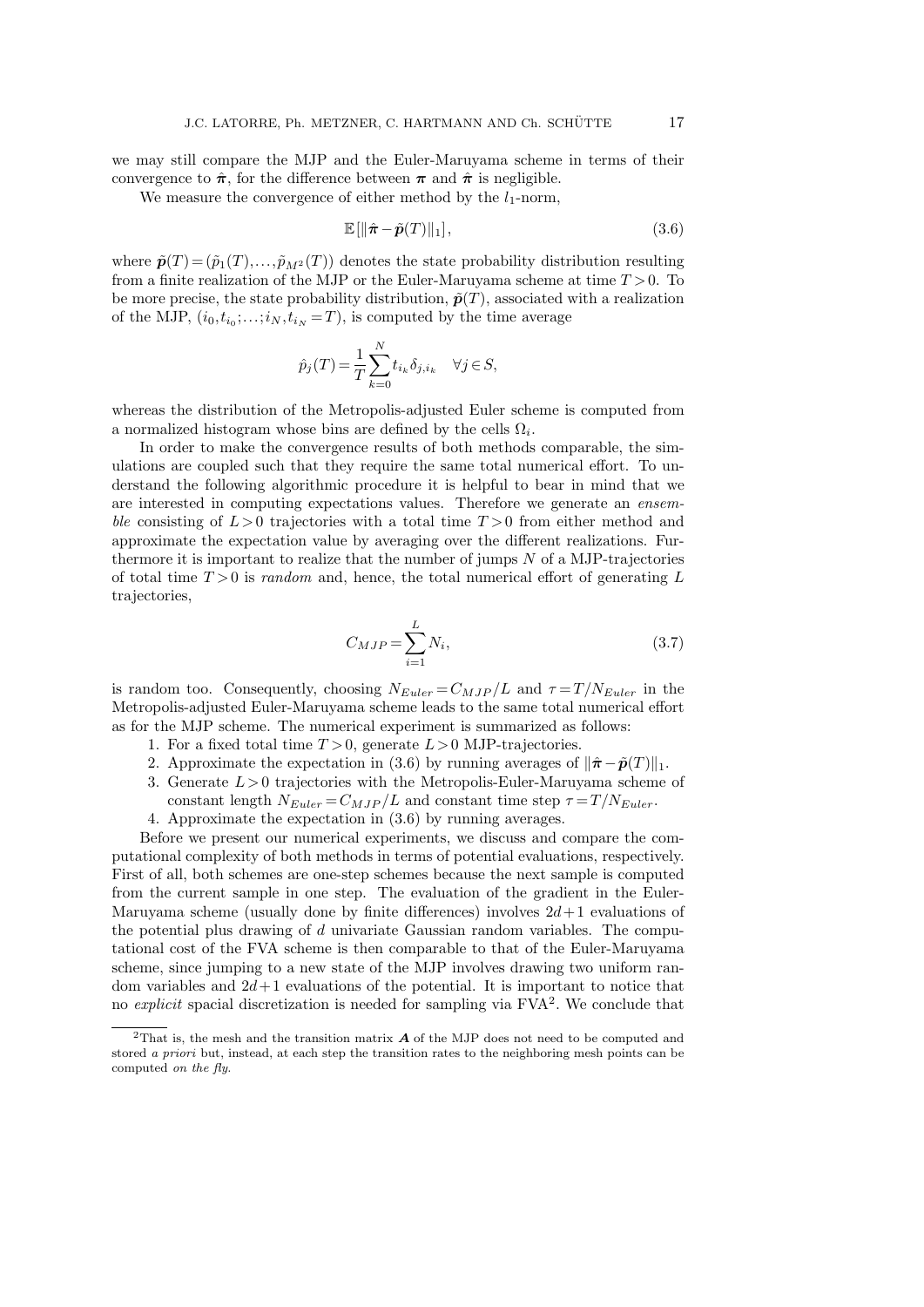

Figure 3.5. *Left panel: Contour plot of the three-well potential in (3.8). Right panel: The invariant distribution,*  $\exp(-\beta V)$ *, of the Markov process in* (1.1) for the inverse temperature  $\beta = 1.67$ *indicates metastability.*

the computational cost of one step in both methods scales linearly with the dimension *d*, respectively. In the next section we give numerical evidence that the overall performance of both schemes is comparable as well.

**3.3.4. Numerical results.** As a potential in  $(1.1)$  we choose the 2dimensional three-well potential

$$
V(x,y) = 3e^{-x^2 - \left(y - \frac{1}{3}\right)^2} - 3e^{-x^2 - \left(y - \frac{5}{3}\right)^2}
$$
  
- 5e^{-(x-1)^2 - y^2} - 5e^{-(x+1)^2 - y^2} + \frac{1}{5}x^4 + \frac{1}{5}\left(y - \frac{1}{3}\right)^4
$$
(3.8)
$$

that is a well-known test example for studying rare events (see, e.g., [21, 35, 31]). As the left panel of Figure 3.5 shows, the potential (3.8) has two deep minima approximately at  $(\pm 1, 0)$ , a shallow minimum approximately at  $(0, 1.5)$ , three saddle points approximately at  $(\pm 0.6, 1.1)$ ,  $(-1.4, 0)$  and a maximum at  $(0.0.5)$ .

For the inverse temperature  $\beta = 1.67$ , the invariant distribution  $\mu \propto \exp(-\beta V)$  is shown in the right panel of Figure 3.5. The sharp peaks located at the minima of the potential indicate that the dynamics (1.1) are metastable, i.e., the process spends a long time in the vicinity of a minimum before it makes a transition to another well. In other words, the process exhibits a slow time scale which prevents the process from fast equilibrating which implies slow convergence of any sampling procedure.

The convergence of the schemes is compared using three differently sized grids,  $M = 20,40,60$ , each covering the same rectangular domain  $\Omega = [-2,2] \times [-1.5,2.5]$ ; for a detailed description of the numerical experiment see the previous section. The discrete Boltzmann distribution is sufficiently accurately computed on these grids by using quadrature. The expected numerical error in (3.6) is approximated by an average,  $\langle \|\hat{\pi} - \hat{p}(T)\|_1$ , computed from  $L = 1000$  realizations where each realization starts in the same state, namely, in the center of the cell covering the point (*−*1*,*0) being the center of the left minimum.

The average  $l_1$ -error as a function of the total time  $T = 10000, 20000, \ldots, 100000$  is illustrated in Figure 3.6. As one can see, the convergence of the methods considerably differs on the coarsest grid (see left panel). The double logarithmic plot reveals geometric convergence of the metropolized Euler-Maruyama scheme with rate 1*/*2,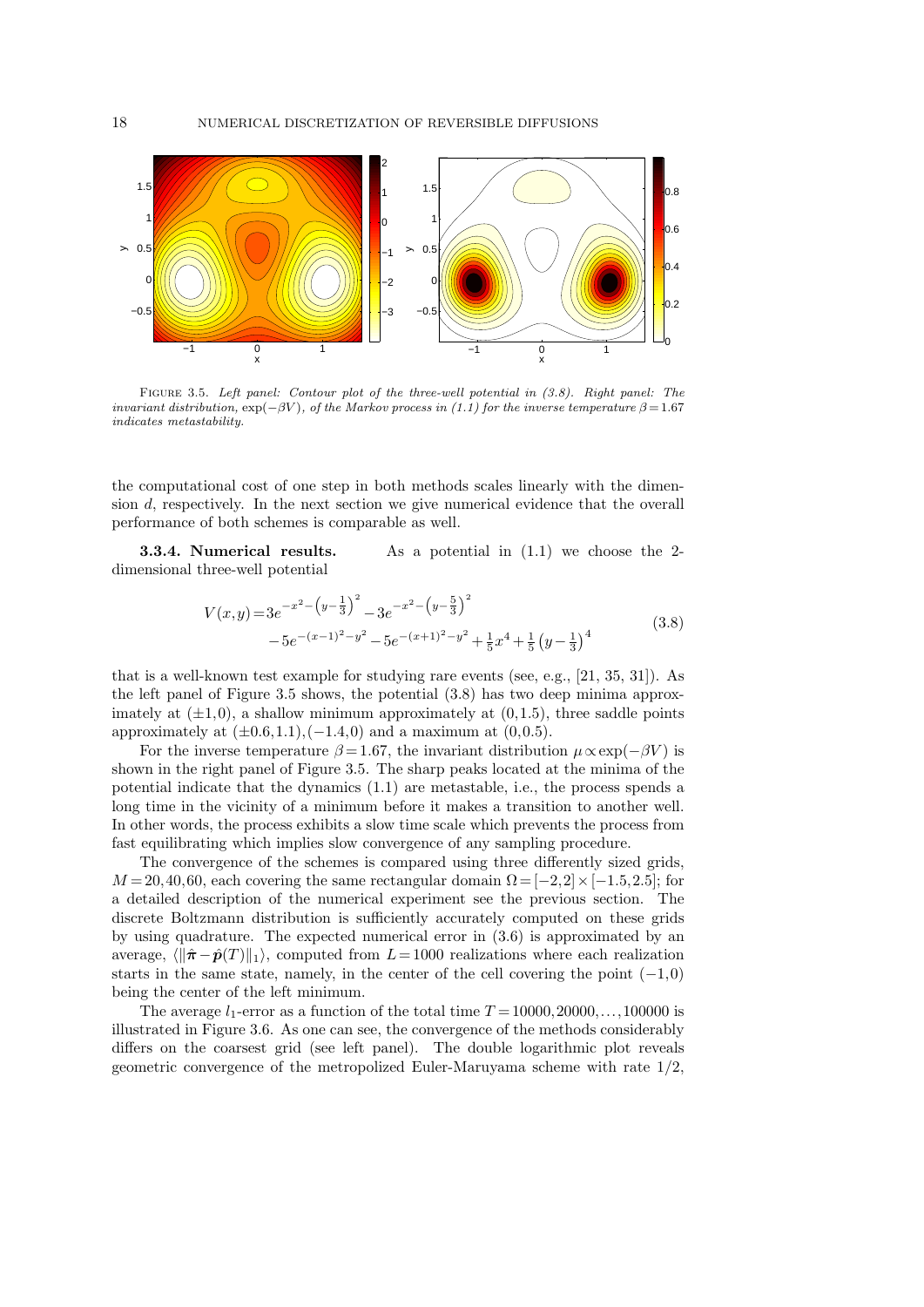

Figure 3.6. *Convergence of the schemes with respect to the discrete Boltzmann distribution*  $\hat{\pi}$  *is illustrated by the average*  $l_1$ -error as a function of the total time  $T = 10000, 20000, \cdots, 100000$ . *The MJP (solid line) is compared to Metropolis-Euler-Maruyama scheme (dashed lines) using three differently sized grids with*  $M = 20, 40, 60$ .

but the MJP converges at a slower rate. Even worse, the average  $\langle \|\hat{\pi} - \tilde{p}(T)\|_1 \rangle$  seems to be bounded from below by a constant. Explaining this behavior is simple: the lower bound (as indicated by the dashed line) is the error  $\|\pi - \hat{\pi}\|_1$ . The graph particularly shows that the observable  $\tilde{p}(T)$  is almost converged at the final time  $T = 100000$ . The plots in the middle and in the right panel reveal that the convergence on a finer but still coarse grid  $(M = 40,60)$  is comparable with the convergence of the Metropolisadjusted Euler-Maruyama scheme (which is also reversible).

Next we turn our attention to the first non-trivial eigenvalue,  $\lambda_2 < 0$ , of the generator matrix *A* as a function of the total number of discretization boxes. The eigenvalue  $\lambda_2$  indicates the slowest time scale the MJP which, here, is the transition process between the two metastable regions in the three-well potential (cf. Fig.  $3.5$ ).<sup>3</sup> As one can see in Figure 3.7, the eigenvalue  $\lambda_2$  quickly converges as the number of the boxes increases  $(M=20, 40, 60, \ldots, 300)$ . Particularly, the graph shows that even for a coarse discretization, e.g.,  $M = 40$ , the essential dynamics of the SDE, i.e., the hopping between the two major metastable sets is well captured by the MJP.

### **4. Conclusion and outlook**

In this paper we have developed a numerical algorithm based on a finite volume discretization of the infinitesimal generator  $\mathcal L$  of stochastic differential equations of Smoluchowski type. The resulting discretized operator, *A*, can be interpreted as the infinitesimal generator (rate matrix) of a Markov jump process (MJP) on the chosen grid. By simulating the jump process one can then generate trajectories on the discretized state space (as supposed to discrete-time trajectories as in standard numerical discretization of SDEs). We have shown that our numerical method preserves important properties associated with the original continuous process such as the invariant measure, the forward-backward dichotomy and detailed balance (reversibility), independently of the grid size. Since the discretization preserves detailed balance, the eigenvalues of the discretized infinitesimal generator remain real-valued.

We have also shown with some simple numerical examples that our discretization is suitable for solving boundary value problems as they arise in Transition Path Theory for, e.g., detecting transition mechanisms in molecules, even on a coarse grid.

<sup>3</sup>Notice that the numerical computation of the eigenvalues and vectors of the generator matrix *A* is well-conditioned since  $\boldsymbol{A}$  is algebraically similar to a symmetric matrix, diag( $\boldsymbol{\pi}^{1/2}$ )  $\boldsymbol{A}$ diag( $\boldsymbol{\pi}^{-1/2}$ ) with  $\pi$  being the stationary distribution of the MJP.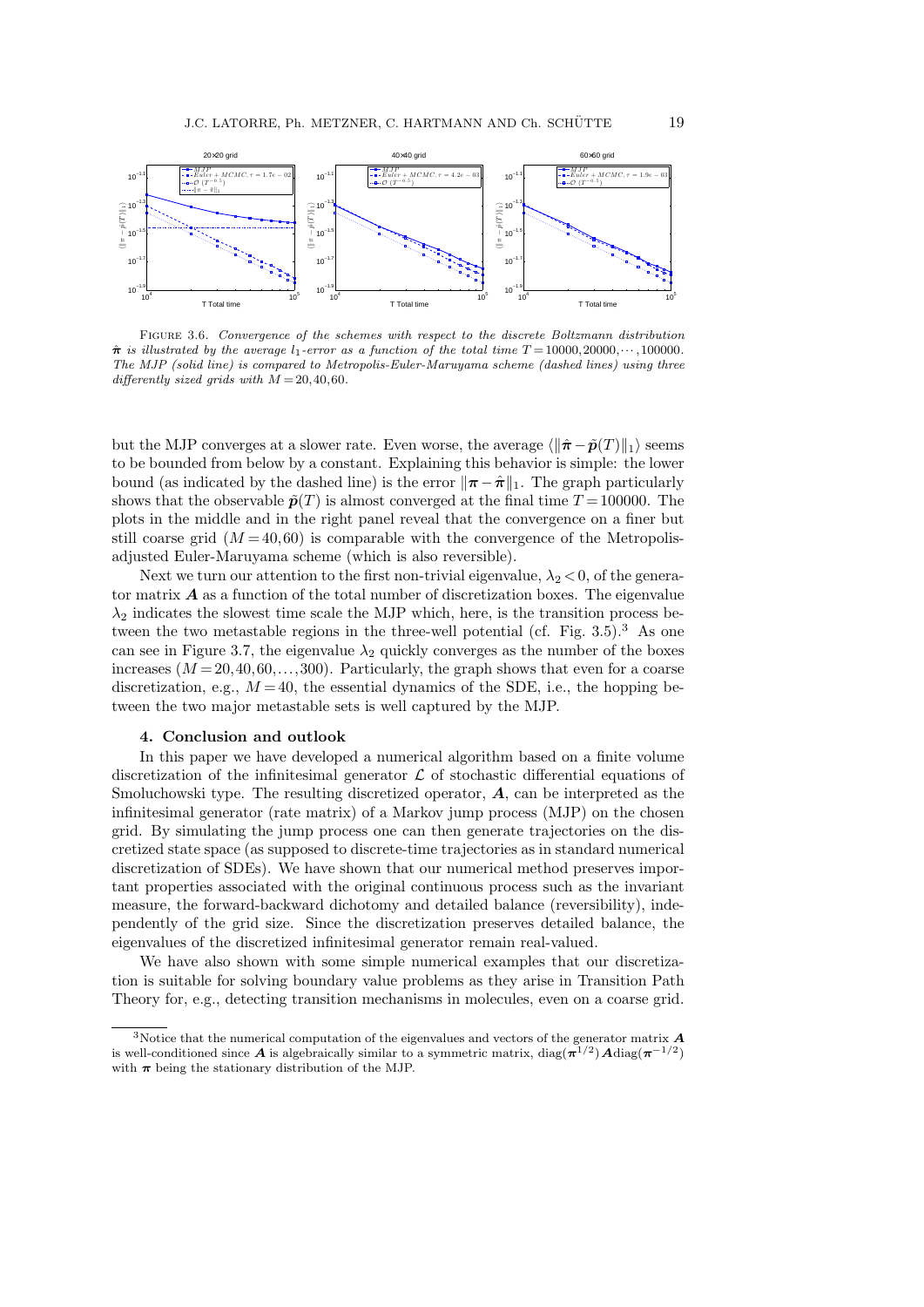

FIGURE 3.7. The graph shows the first nontrivial eigenvalue,  $\lambda_2 < 0$ , of the generator matrix **A** *(defined in (2.8) as a function of the total number of discretization boxes. The quick convergences indicates that the MJP even for a coarse grid well captures the essential dynamics of the underlying SDE.* Results for  $M = 20, 40, ..., 300$  and  $\beta = 1.67$ .

Moreover we have demonstrated that the discrete MJP provides an (ergodic) sampling scheme that allows for computing the discretized Boltzmann distribution without bias, further being exponentially convergent with a rate that is comparable to a Metropolis-adjusted Euler-Maruyama scheme.

There are some issues that arise from any space discretization that we should mention: When the dimension of state space is too large, a spatial discretization by boxes is clearly infeasible. We are currently investigating the possibility of directly computing coarse-grained generator matrices when the system exhibits temporal or spatial scale separation, in which case averaging principles or homogenization theory applies. Here we briefly present the main idea behind this. It is often the case that complex systems present time-scale separation between many fast, irrelevant degrees of freedom which can be "averaged out" in favor of the remaining slow, important directions [27]. Our numerical method preserves the structure of such averaged systems in the sense that the following diagram commutes,

$$
\begin{cases}\n dx_t = -\nabla_x V(x_t, y_t) dt + \sqrt{2\sigma} dW_t, \\
 dy_t = -\frac{1}{\epsilon} \nabla_y V(x_t, y_t) dt + \sqrt{\frac{2\sigma}{\epsilon}} dW_t, \\
 \text{Averaging for SDE's} \\
 dX_t = -\nabla_x \Psi(X_t) dt + \sqrt{2\sigma} dW_t\n\end{cases}\n\xrightarrow{\text{FVA for averaged system}} \textbf{u} = (A_1 + \frac{1}{\epsilon} A_0) \mathbf{u}
$$

In the diagram above,  $y$  are the fast, high dimensional directions, while  $x$  represents the slow and, hopefully, low-dimensional directions which are relevant in the system,  $\epsilon \ll 1$  is the time-scale separation parameter. The effective equation for the averaged dynamics  $X_t$  involves the computation of the free energy

$$
\Psi(x) = -\beta^{-1} \ln Z(x), \quad Z(x) = \int_{S_y} e^{-\beta V(x,y)} dy.
$$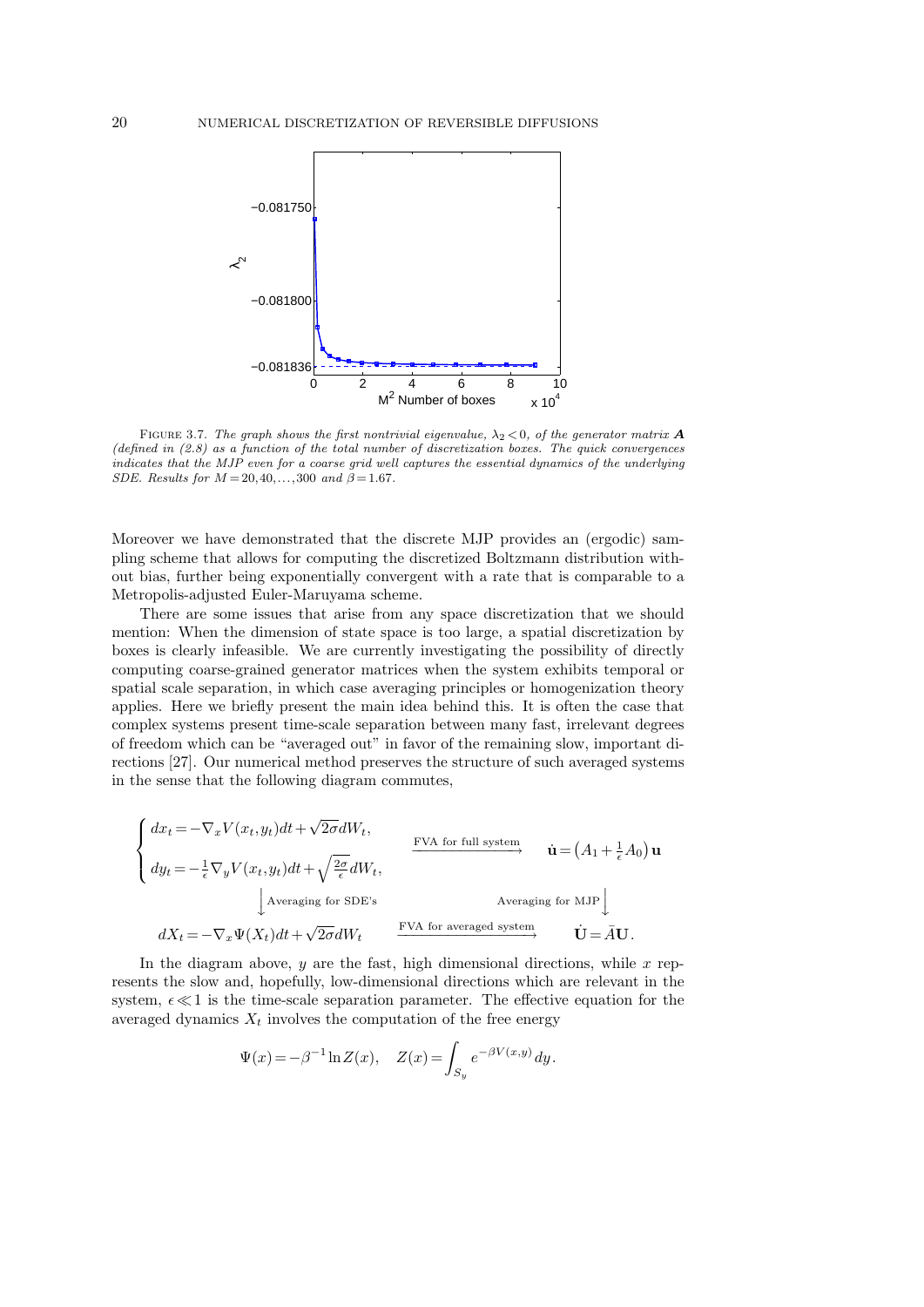The FVA method preserves this structure in the sense that averaging the full MJP approximation results in a new jump process whose transition rates are precisely the equivalent of the transition rates (2.8) for the free energy case. With this in mind, effective coefficients such as free energy, Fixman potential or effective drift and diffusivity (see [36, 23]) can then be recovered and computed consistently from the continuous state process and may be estimated from short simulations of the high dimensional system (e.g., using Monte Carlo sampling). Such an approach is much in the spirit of heterogeneous multiscale methods [9] and will be addressed in a forthcoming article.

A further extension of the finite volume scheme that we mention here only for completeness, is the formulation of the method on unstructured meshes, e.g., Delaunay triangulation involving an orthogonality condition. In order to avoid the combinatorial explosion in the number of cells in higher dimensions this implies that one needs to derive a priori error estimates as indicated in [3] to allow for adaptive mesh refinement. Eventually, being independent of specific grid geometries, would make the method applicable to real world problems such as conformation dynamics of biomolecules.

**Acknowledgements.** We would like to thank Ralf Kornhuber for valuable discussions about finite volume geometries and for pointing out useful references. We also would like to thank the referees for their constructive criticism helping us improve this article. This work is supported by the DFG Research Center Matheon "Mathematics for Key Technologies" (FZT86) in Berlin.

### REFERENCES

- [1] D.H. Anderson. *Compartmental Modeling and Tracer Kinetics*, volume 50 of *Lecture Notes in Biomathematics*. Springer, Berlin, 1983.
- [2] D.N. Arnold, F. Brezzi, B. Cockburn, and L.D. Marini. Unified analysis of discontinuous Galerkin methods for elliptic problems. *SIAM J. Numer. Anal.*, 39(5):1749–1779, 2002.
- [3] R. E. Bank, W. M. Coughran, Jr., and L. C. Cowsar. The finite volume Scharfetter-Gummel method for steady convection diffusion equations. *Comput. Vis. Sci.*, 1(3):123–136, 1998.
- [4] N. Bou-Rabee and E. Vanden-Eijnden. Pathwise accuracy and ergodicity of metropolized integrators for SDEs. *Comm. Pure Appl. Math.*, 63(5):655–696, 2010.
- [5] P. Br´emaud. *Markov Chains: Gibbs Fields, Monte Carlo Simulation and Queues*. Springer Verlag, 1999.
- [6] F. Brezzi, L. D. Marini, and P. Pietra. Two-dimensional exponential fitting and applications to drift-diffusion models. *SIAM J. Numer. Anal.*, 26(6):1342–1355, 1989.
- [7] Z. Cai, J. Mandel, and S. McCormick. The finite volume element method for diffusion equations on general triangulations. *SIAM J. Numer. Anal.*, 28(2):392–402, 1991.
- [8] C. Dellago, P. Bolhuis, and D. Chandler. Efficient transition path sampling: Applications to Lennard-Jones cluster rearrangements. *J. Chem. Phys.*, 108(22):9236–9245, 2098.
- [9] W. E, B. Engquist, X. Li, W. Ren, and E. Vanden-Eijnden. Heterogeneous multiscale methods: A review. *Comm. Comput. Phys.*, 2(3):367–450, 2007.
- [10] W. E and E. Vanden-Eijnden. Towards a theory of transition paths. *J. Statist. Phys.*, 123(3):503–523, 2006.
- [11] C. Erath and D. Praetorius. A posteriori error estimate and adaptive mesh-refinement for the cell-centered finite volume method for elliptic boundary value problems. *SIAM J. Numer. Anal.*, 47(1):109–135, 2008.
- [12] D. L. Ermak and J. A. McCammon. Brownian dynamics with hydrodynamic interaction. *J. Chem. Phys.*, 69(4):1352–1360, 1978.
- [13] M. I. Freidlin and A. D. Wentzell. *Random Perturbations of Dynamical Systems*. Springer, New York, 1984.
- [14] R. R. Gabdoulline and R. C. Wade. Brownian dynamics simulation of protein-protein diffusional encounter. *Methods*, 14(3):329–41, 1998.
- [15] C.W. Gardiner. *Handbook of Stochastic Methods: For Physics, Chemistry and the Natural Sciences*. Springer, 2nd edition, 1996.